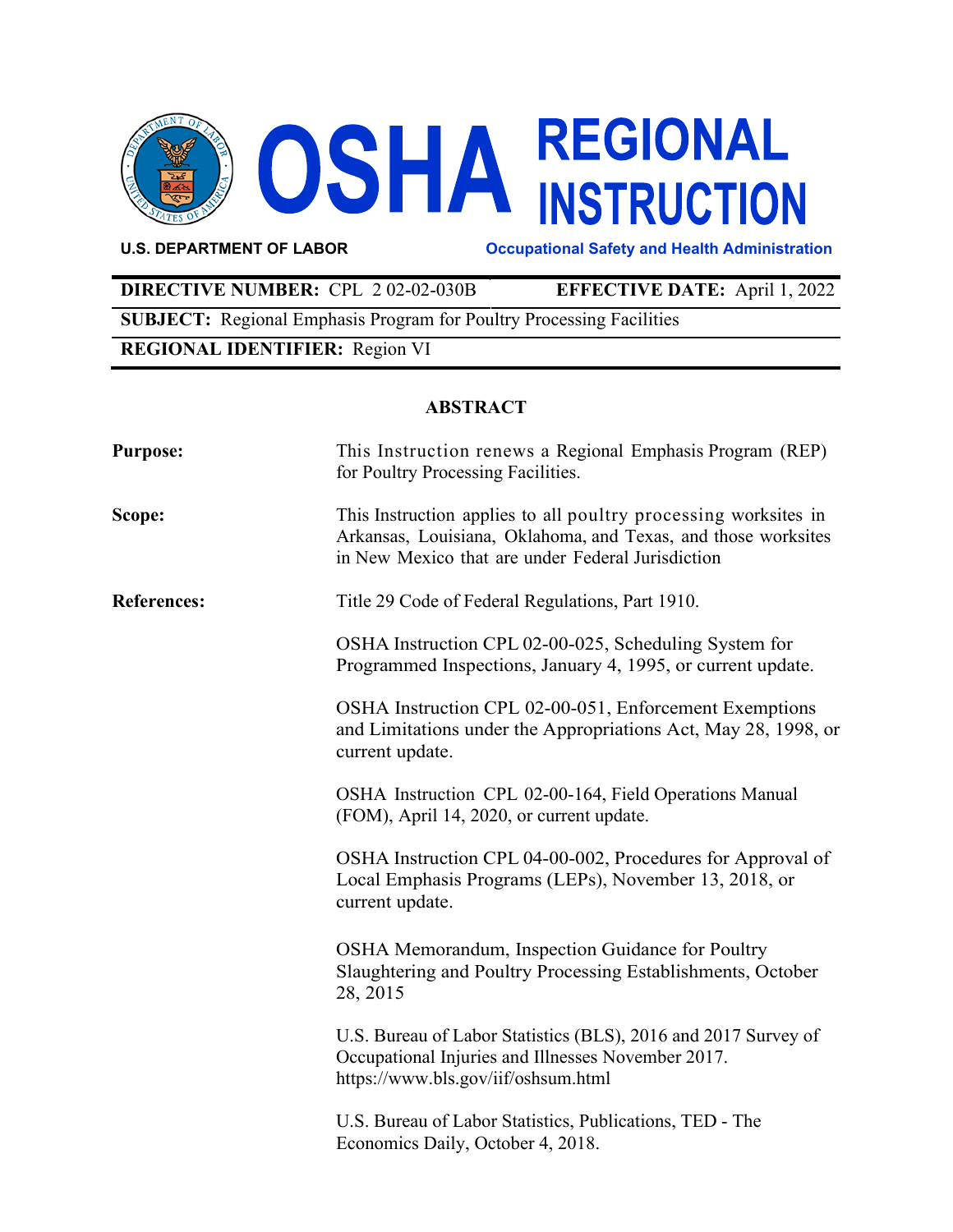|                            | Cartwright MS, Walker FO, Blocker JN, Schulz MR, Arcury TA,<br>Grzywacz JG, Mora D, Chen H, Marin AJ, Quandt SA. The<br>prevalence of carpal tunnel syndrome in Latino poultry-processing<br>workers and other Latino manual workers. J Occup Environ Med,<br>2012; 54(2):198-201.                                                                                         |
|----------------------------|----------------------------------------------------------------------------------------------------------------------------------------------------------------------------------------------------------------------------------------------------------------------------------------------------------------------------------------------------------------------------|
|                            | Musolin K, Ramsey, JG, Wassell JT, Hard DL, Mueller C.<br>Evaluation of musculoskeletal disorders and traumatic injuries<br>among employees at a poultry processing plant. National Institute<br>for Occupational Safety and Health, Health Hazard Evaluation,<br>Report No. 2012-0125-3204, March 2014. http://www.cdc.gov<br>/niosh/hhe/reports/pdfs/2 012-0125-3204.pdf |
|                            | Ramsey JG, Musolin K, Mueller C. Evaluation of carpal tunnel<br>syndrome and other musculoskeletal disorders among employees<br>at a poultry processing plant. National Institute for Occupational<br>Safety and Health, Health Hazard Evaluation, Report No. 2014-<br>0040-3232, March 2015.                                                                              |
|                            | http://www.cdc.gov/niosh/hhe/reports/pdfs/2014-0040-3232.pdf                                                                                                                                                                                                                                                                                                               |
|                            | de Perio, M. A., Niemeier, R. T., Levine, S. J., Gruszynski, K., &<br>Gibbins, J. D. Campylobacter infection in poultry-processing<br>workers, Virginia, USA, 2008-2011. Emerging Infectious Disease,<br>2013, 19(2), 286-288. doi: 10.3201/eid1902.121147 Retrieved<br>from http://wwwnc.cdc.gov/eid/arti cle/19/2/12-1147 article                                        |
|                            | Centers for Disease Control and Prevention (CDC) Web Site.<br>How does food or water get contaminated with Campylobacter?<br>http://www.cdc.gov/nczved/divisions/dfbmd/diseases/campylobact<br>er/                                                                                                                                                                         |
| <b>Cancellations:</b>      | Region VI Regional Notice CPL 02-02-030 dated October 1,<br>2019, Regional Emphasis Program for Poultry                                                                                                                                                                                                                                                                    |
| <b>State Impact:</b>       | Region VI 21 (d) Consultation Project Offices in Arkansas,<br>Louisiana, Oklahoma, and Texas will provide outreach,<br>consultation services, and training to affected employers as<br>requested. State Plan Programs are strongly encouraged to adopt<br>this program.                                                                                                    |
| <b>Action Offices:</b>     | Region VI Area Offices                                                                                                                                                                                                                                                                                                                                                     |
|                            | Region VI Consultation Project Offices<br>Dallas Regional Office                                                                                                                                                                                                                                                                                                           |
| <b>Information Office:</b> | New Mexico Occupational Health and Safety Bureau                                                                                                                                                                                                                                                                                                                           |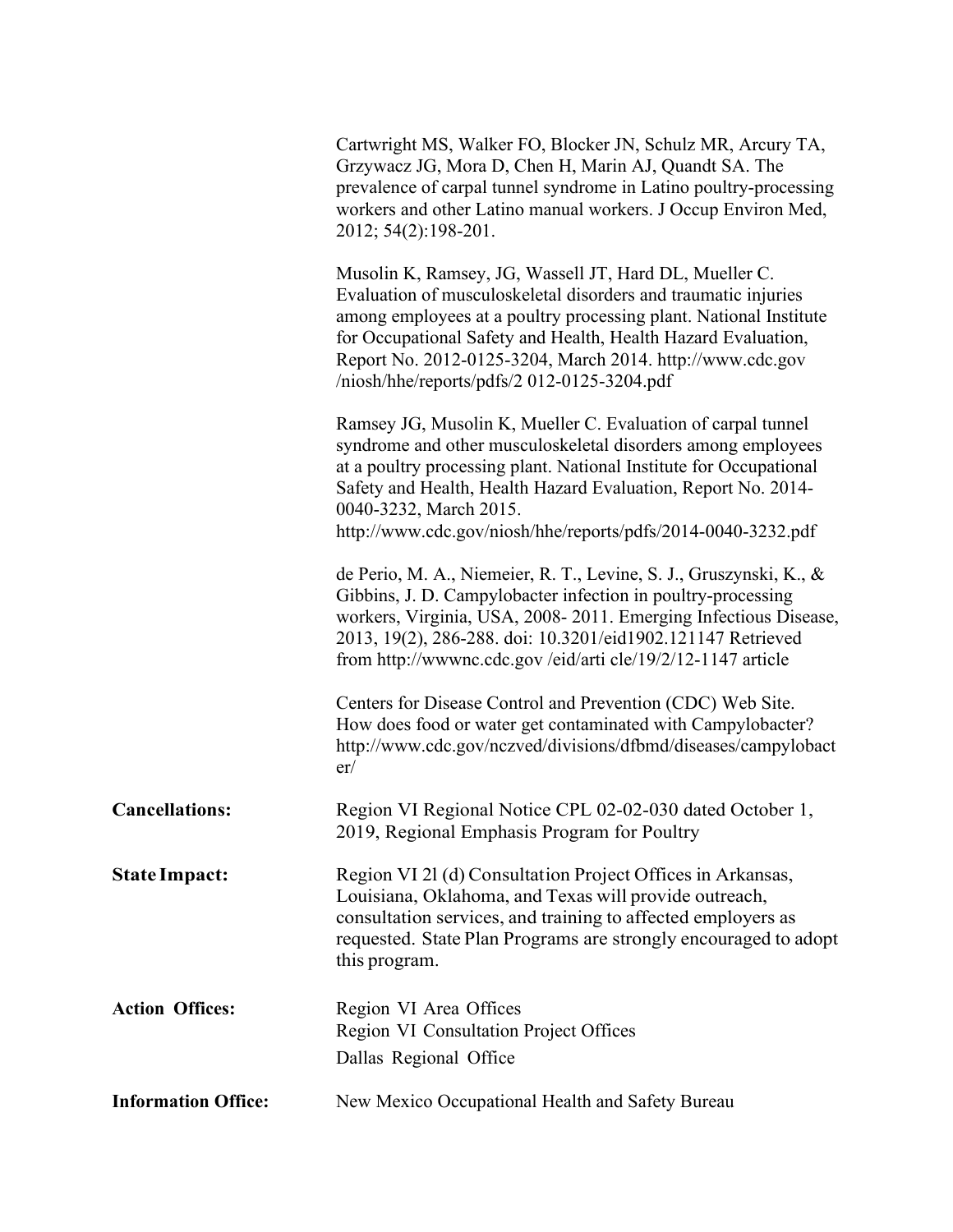| <b>Originating Office:</b> | Dallas Regional Office                                                                          |
|----------------------------|-------------------------------------------------------------------------------------------------|
| <b>Contact:</b>            | <b>Assistant Regional Administrator</b><br>Office of Enforcement Programs<br>$(972) 850 - 4145$ |

By and Under the Authority of:

ERIC S. HARBIN Regional Administrator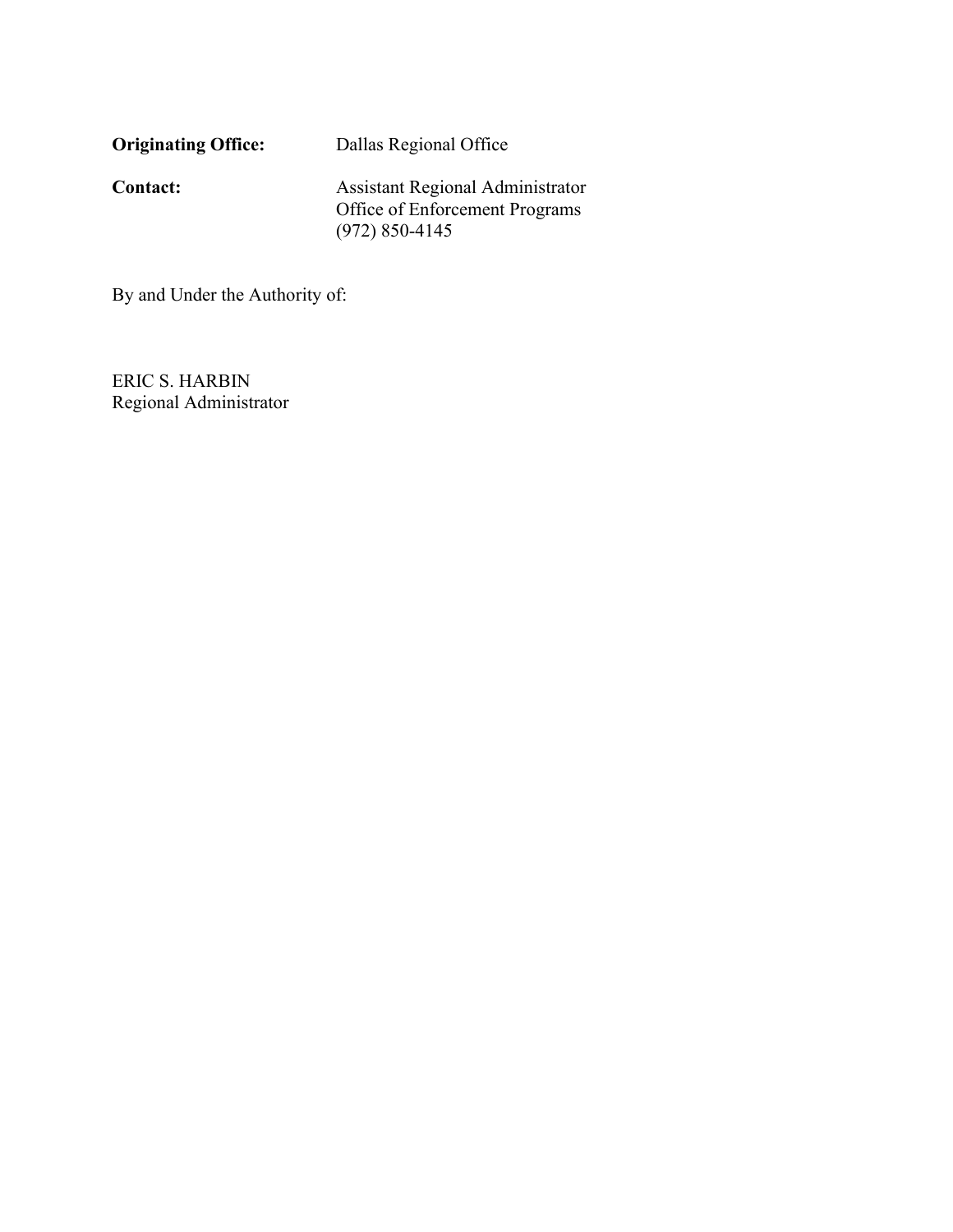# **TABLE OF CONTENTS**

| I.          |  |
|-------------|--|
| II.         |  |
| III.        |  |
| IV.         |  |
| $V_{\cdot}$ |  |
| VI.         |  |
| VII.        |  |
|             |  |
| IX.         |  |
| $X_{\cdot}$ |  |
| XI.         |  |
|             |  |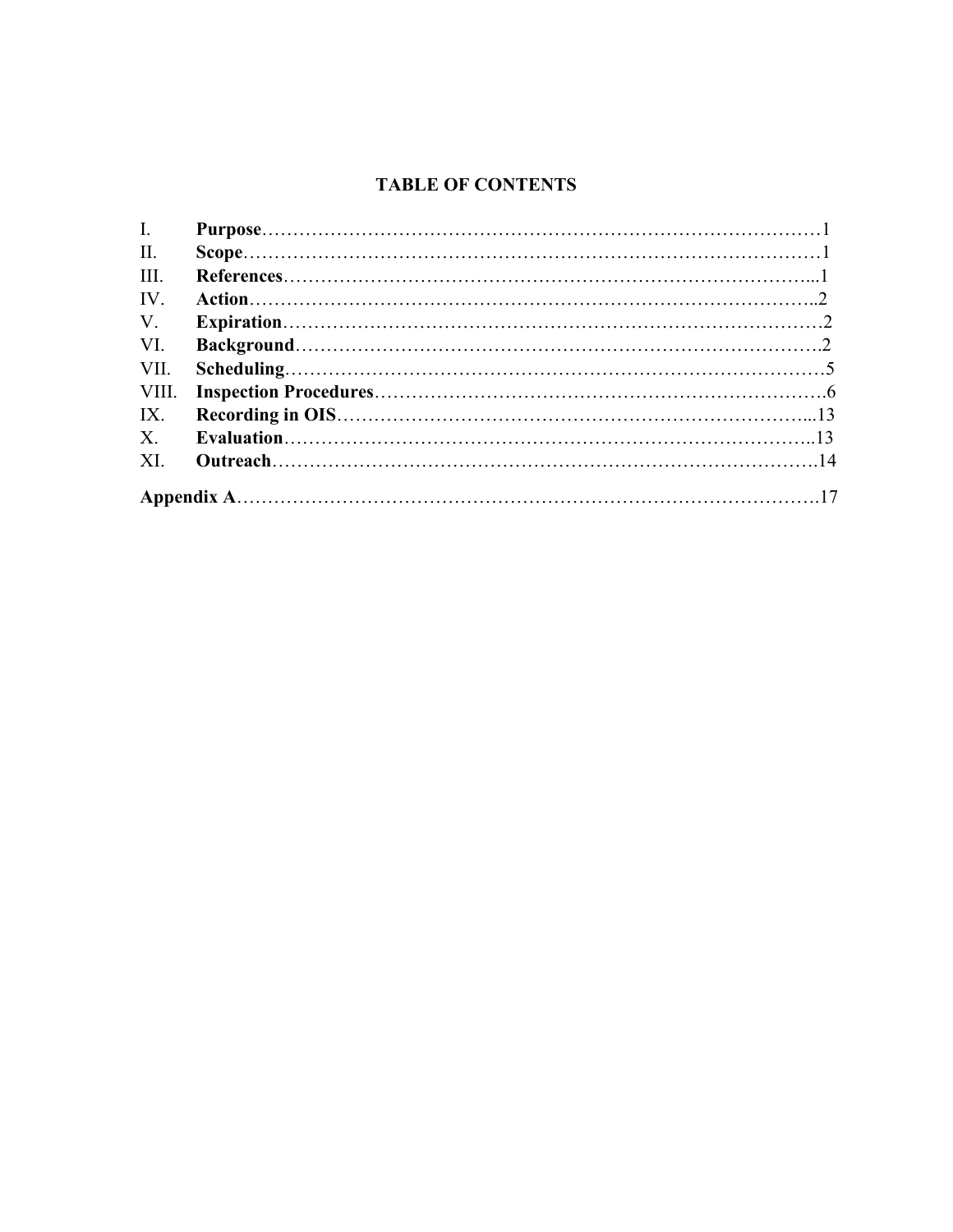### <span id="page-4-0"></span>I. **Purpose.**

This instruction renews a Regional Emphasis Program (REP) to reduce injuries, illnesses and fatalities to health and safety hazards in at poultry processing facilities, NAICS 311615. Area offices will normally conduct inspections for all complaints, formal or nonformal, which contain allegations of potential worker exposure to poultry processing hazards unless there are significant resource implications. In addition, and where applicable, unprogrammed inspections may be expanded in accordance with criteria outlined in the current Field Operations Manual (FOM), CPL 02-00-164.

This REP supports the Occupational Safety and Health Administration (OSHA) Fiscal Year 2022 Agency Management Plan, Agency Theme 1, Assure Safe and Healthful Workplaces, including the agency's theme to protect the most vulnerable workers in high hazard industries, by targeting high-risk industries and industries with higher-thanaverage illness and injury rates.

### **II. Scope.**

This Instruction applies to all worksites in Arkansas, Louisiana, Oklahoma, and Texas, and those worksites in New Mexico that are under Federal Jurisdiction.

### **III. References.**

Title 29 Code of Federal Regulations, Part 1910.

OSHA Instruction CPL 02-00-025, Scheduling System for Programmed Inspections, January 4, 1995, or current update.

OSHA Instruction CPL 02-00-051, Enforcement Exemptions and Limitations under the Appropriations Act, May 28, 1998, or current update.

OSHA Instruction CPL 02-00-164, Field Operations Manual (FOM), April 14, 2020, or current update.

OSHA Instruction CPL 04-00-002, Procedures for Approval of Local Emphasis Programs (LEPs), November 13, 2018, or current update.

OSHA Memorandum, Inspection Guidance for Poultry Slaughtering and Poultry Processing Establishments, October 28, 2015.

U.S. Bureau of Labor Statistics (BLS), 2016 and 2017 Survey of Occupational Injuries and Illnesses November 2017.<https://www.bls.gov/iif/oshsum.html>

U.S. Bureau of Labor Statistics, Publications, TED - The Economics Daily, October 4, 2018.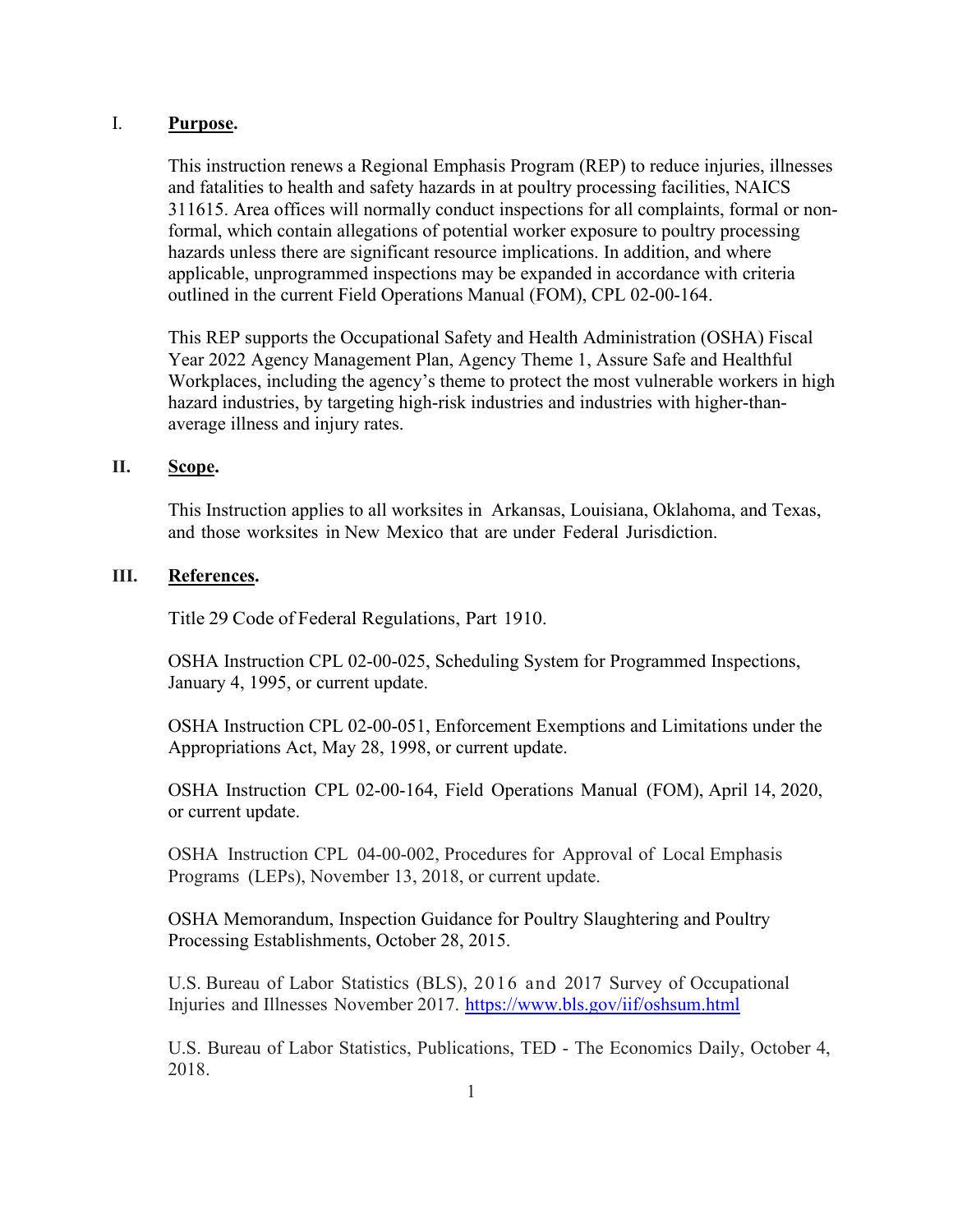<span id="page-5-0"></span>Cartwright MS, Walker FO, Blocker JN, Schulz MR, Arcury TA, Grzywacz JG, Mora D, Chen H, Marin AJ, Quandt SA. *The prevalence of carpal tunnel syndrome in Latino poultry-processing workers and other Latino manual workers.* J Occup Environ Med, 2012; 54(2):198-201.

Musolin K, Ramsey, JG, Wassell JT, Hard DL, Mueller C. *Evaluation of musculoskeletal disorders and traumatic injuries among employees at a poultry processing plant.* National Institute for Occupational Safety and Health, Health Hazard [Evaluation, Report No. 2012-0125-3204, March 2014.](http://www.cdc.gov/niosh/hhe/reports/pdfs/2 012-0125-3204.pdf) http://www.cdc.gov /niosh/hhe/reports/pdfs/2 012-0125-3204.pdf

Ramsey JG, Musolin K, Mueller C. *Evaluation of carpal tunnel syndrome and other musculoskeletal disorders among employees at a poultry processing plant.* National Institute for Occupational Safety and Health, Health Hazard Evaluation, Report No. [2014-0040-3232, March 2015. http://www.cdc.gov/niosh/hhe/reports/pdfs/2014-0040-](http://www.cdc.gov/niosh/hhe/reports/pdfs/2014-0040-3232.pdf) 3232.pdf

de Perio, M. A., Niemeier, R. T., Levine, S. J., Gruszynski, K., & Gibbins, J. D**.** *Campylobacter infection in poultry-processing workers, Virginia, USA, 2008- 2011.*  Emerging Infectious Disease, 2013, 19(2), 286-288. doi: 10.3201/eid1902.121147 Retrieved from [http://wwwnc.cdc.gov /eid/arti](http://wwwnc.cdc.gov/eid/arti cle/19/2/12-1147 article) cle/19/2/12-1147 article

Centers for Disease Control and Prevention (CDC) Web Site. How does food or water get contaminated with Campylobacter? <http://www.cdc.gov/nczved/divisions/dfbmd/diseases/campylobacter/>

## **IV. Action.**

OSHA compliance personnel shall follow the procedures contained in this instruction when conducting outreach and enforcement activities.

# **V. Expiration.**

This instruction expires March 31, 2024, but may be renewed as necessary.

# **VI. Background.**

Workers employed in the poultry industry face many hazards that can lead to serious injuries, illnesses, and death. Poultry workers routinely use cutting tools, packaging machinery, and other dangerous processes and equipment. Employees may be exposed to hazards from dangerous equipment, and slippery walking and working conditions. They may experience musculoskeletal disorders, as well as exposure to high noise levels, infectious pathogens, and hazardous chemicals such as ammonia, chlorine, and antimicrobial agents.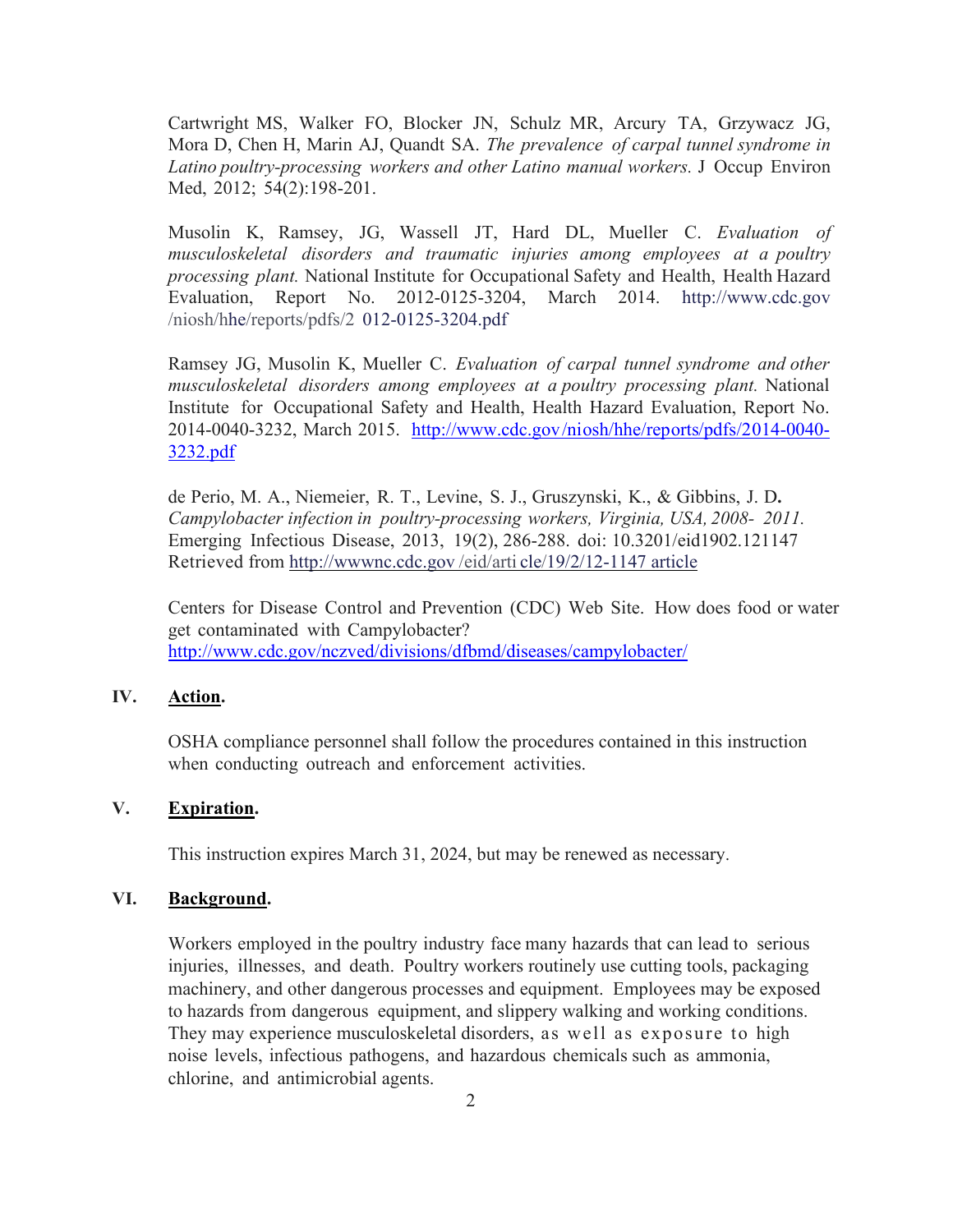The primary intent of this Regional Emphasis Program is to reduce injuries, illness, and fatalities at poultry processing facilities. OSHA in Region VI proposes to accomplish this through outreach and enforcement activities. Outreach activities will include letters to employers, training sessions with stakeholders, electronic information sharing activities, public service announcements and news release broadcasts. Enforcement activities will include, but not be limited to, inspection of production operations, documentation review, inspection of sanitation and working conditions, review of safety and health programs, evaluation of chemical handling/use and process safety management program. These activities will verify an employer's compliance with OSHA requirements. The goal of the outreach and enforcement activities is to ensure that employers correct hazards at their workplaces, thereby reducing potential injuries, illnesses, and deaths among workers at poultry processing facilities.

In 2016 there were nearly 230,000 workers employed in the poultry processing industry. Workers incurred a rate of 4.2 cases of non-fatal workplace injuries and illnesses per 100 full-time equivalent workers in 2016. That was higher than the rate of 2.9 cases for all private industry workers. In 2017, workers incurred a rate of 3.8 cases of non-fatal workplace injuries and illnesses per 100 fulltime equivalent workers (BLS 2018). Over the years (between 2011-2017), an average of eight fatalities per year occurred in this industry. In 2017 alone, there were 11 fatalities, the most in the eight-year period.

|                                              |                  | 2020 |                       |     |                  |      | 2019                  |      |
|----------------------------------------------|------------------|------|-----------------------|-----|------------------|------|-----------------------|------|
| Characteristic                               | Private industry |      | Poultry<br>processing |     | Private industry |      | Poultry<br>processing |      |
|                                              | Number           | Rate | Number Rate           |     | Number           | Rate | Number                | Rate |
| Injuries and<br><b>Illnesses</b>             |                  |      |                       |     |                  |      |                       |      |
| <b>Total Recordable</b><br>cases             | 2654.7           | 2.7  | 14.7                  | 5.9 | 2814.0           | 2.8  | 7.9                   | 3.2  |
| Cases with days<br>away from work            | 1176.3           | 1.2  | 9.3                   | 3.7 | 882.2            | .9   | 1.7                   | 0.7  |
| Cases with job<br>transfer or<br>restriction | 525.6            | 0.5  | 3.1                   | 1.2 | 670.0            | 0.7  | 3.6                   | 1.5  |
| Other recordable<br>cases                    | 952.7            | 1.0  | 2.3                   | .9  | 1255.7           | 1.2  | 2.5                   | 1.0  |
| <b>Total</b>                                 | 1702             | 1.7  | 12.4                  | 4.9 | 1558.2           | 1.5  | 5.4                   | 2.2  |
| <b>Illnesses</b>                             |                  |      |                       |     |                  |      |                       |      |

Number and rate of non-fatal occupational injuries and illnesses by selected industry, All U.S., private industry, (Incidence rate per ten thousand full time workers)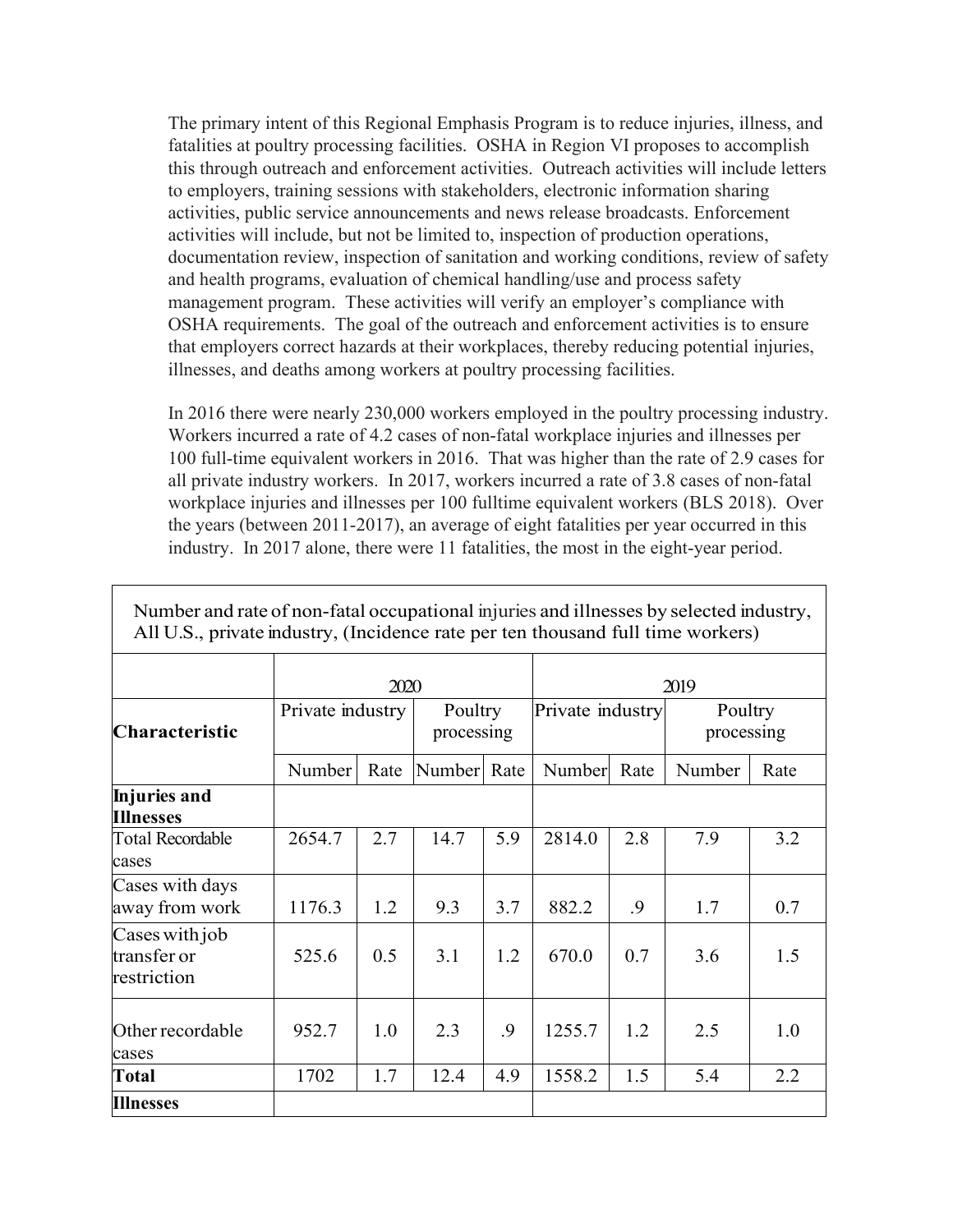| Total cases        | 544.6 | 55.9 | 8.9 | 354.6 | 127.2 | 12.4 | 1.5            | 58.7 |
|--------------------|-------|------|-----|-------|-------|------|----------------|------|
| Illness categories |       |      |     |       |       |      |                |      |
| Skin disorders     | 14.5  | 1.5  | 0.0 | .9    | 18.2  | 1.8  | $(-8-)$        | 1.2  |
| Respiratory        | 428.7 | 44.0 | 7.6 | 303.7 | 10.8  | 1.1  | $\cdot$ 1      | 2.4  |
| Poisthing          | .8    | 0.1  |     | ۰     | 1.7   | 0.2  | $\blacksquare$ |      |
| Hearing loss       | 9.5   | 1.0  | 0.3 | 12.8  | 14.5  | 1.4  | 0.3            | 13.3 |
| All other illness  | 91.1  | 9.3  | .9  | 37.2  | 82.0  | 8.0  | 1.0            | 41.7 |

Musculoskeletal disorders (MSDs) are of particular concern and continue to be common among workers in the poultry processing industry. MSDs are injuries to the nerves, tendons, and muscles resulting in disorders such as, but not limited to, carpal tunnel syndrome, tendonitis, epicondylitis and "trigger finger." The total poultry industry rates for repetitive motion were 4.6 times higher than the rate for private industry in 2017 (BLS 2018).

For example, the elevated risk of carpal tunnel syndrome (CTS) among workers in the poultry industry, as seen in BLS data, has also been found in a survey of worker occupational conditions (Cartwright et al. 2012) as well as recent health hazard evaluations (HHEs) conducted by scientists at the National Institute for Occupational Safety and Health (NIOSH) (Musolin et al. 2014, Ramsey et al. 2015). The NIOSH studies, conducted at two different poultry processing plants, found very high prevalence rates, 42% and 34% respectively, of CTS among workers (Musolin et al 2014, Ramsey et al 2015). Among poultry workers, the rate for CTS is 4.3 times higher than for workers in all private industry (BLS 2017).

In addition, literature suggests the likelihood of substantial under-reporting of worker injuries and illnesses by poultry industry employers. Ramsey et al. (2015) noted that, although 64 workers had conditions that met their case definition of CTS, only four CTS cases were reported by the employer on the OSHA 300 log. Similarly, scrutiny of the first aid logs of two other poultry plants that OSHA has recently inspected suggests that many cases involving medical treatment, as defined by Part 1904, have gone unrecorded on the employers' OSHA Form 300.

There is strong evidence that workers in poultry processing facilities are at significant increased risk of suffering a work-related MSD, and that the extent of the problem may be far greater than the elevated risk reported by employers and seen in the BLS data in the table below.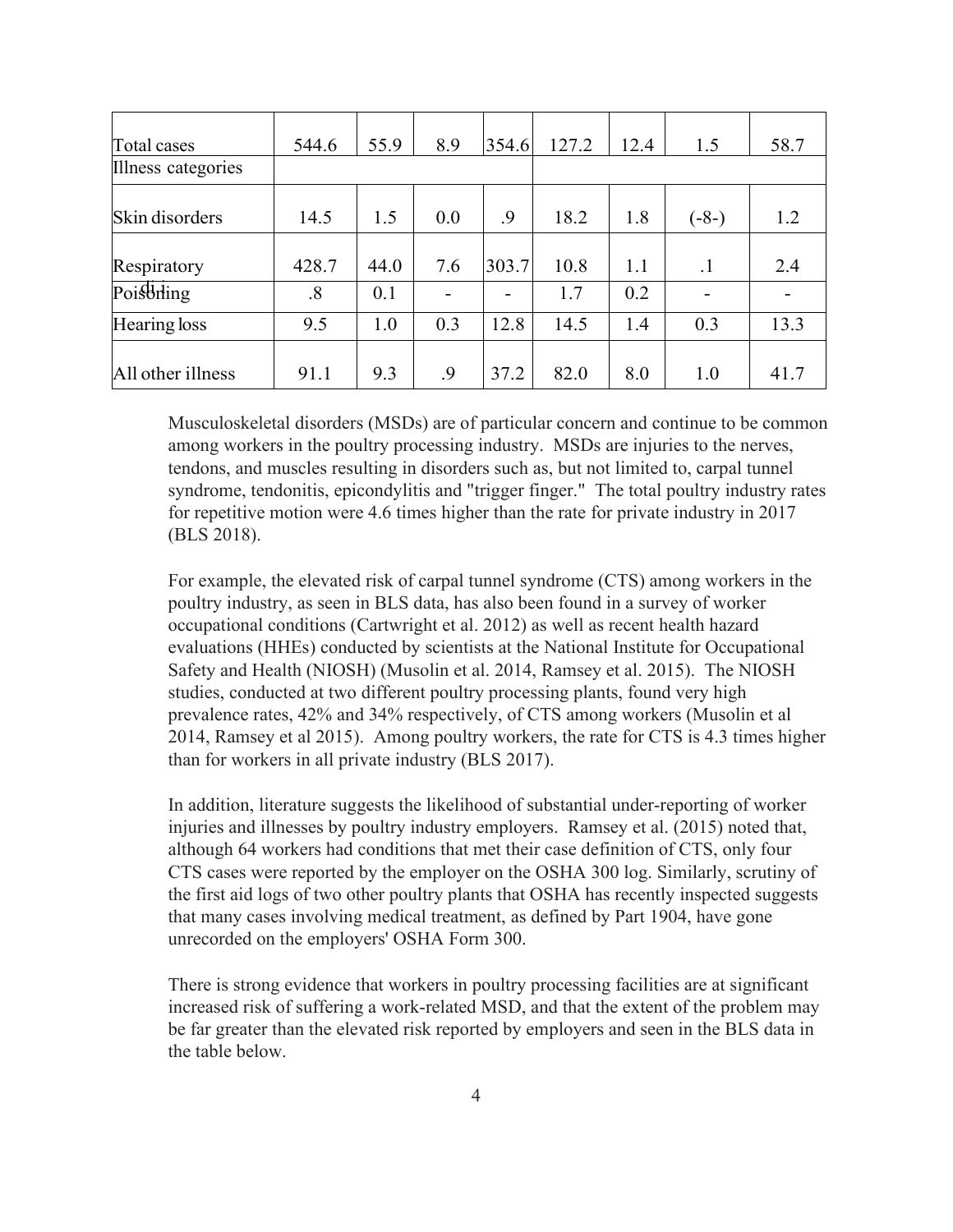<span id="page-8-0"></span>BLS data also indicates that the workers in the poultry industry have elevated injury/illness rates related to amputations (2020 incidence rate is double that of private industry), noise (2020 incidence rate is 10 times private industry).

Additionally, birds in poultry processing plants may be vehicles for transmission of bacterial pathogens such as salmonella and campylobacter infections to workers. A study conducted by NIOSH found that the greatest risk for campylobacter infections occurred in new workers in their first month of employment and working in the livehang section in the chicken production line (de Perio et al 2013). According to the Centers for Disease Control and Prevention in 2011, Campylobacter was found on 47% of raw chicken samples bought in grocery stores and tested through the National Antimicrobial Resistance Monitoring System (CDC 2015).

The poultry processing industry has been among the top industries with OSHA enforcement activities related to COVID-19. Therefore, to effectively address SARS-CoV-2 hazards, where OSHA is conducting an inspection for other purposes, COVID-19 related related hazardous conditions shall be addressed in accordance with existing policy and procedures.

Further, workers engaged in sanitation operations at poultry processing facilities (usually during the late shift) are tasked with one of the most hazardous jobs. The daily sanitation or clean-up crew has the responsibility of cleaning all product contact surfaces throughout the plant to comply with requirements of the U.S. Department of Agriculture, Food Safety and Inspection Service (FSIS): The sanitation crew must remove all guards and blades to thoroughly clean equipment surfaces. The clean-up operations require the application of cleaners to the surfaces and physical scrubbing of the equipment. Sanitation crews are potentially exposed to hazards, including amputation hazards; cuts and lacerations; struck-by, struck against, and caught in equipment, slips, trips, and falls; electrical shock; and biological/chemical hazards.

The Dallas Regional OSHA Office developed this REP to ensure that poultry processing facilities are in compliance with all relevant OSHA requirements, and to help employers come into compliance, thus protecting employees from the hazards related to poultry processing.

#### **VII. Scheduling.**

a) The Area Office will develop a list of establishments following the protocol provided in CPL 02-00-025, paragraph B.1.a.(2)(c) which states that when no establishment list is provided by the national office, the Area Director shall compile a complete list considering all establishments within the coverage of the office and using the best available information (e.g., commerce directories, commercial telephone listings, local permits, local knowledge, internet).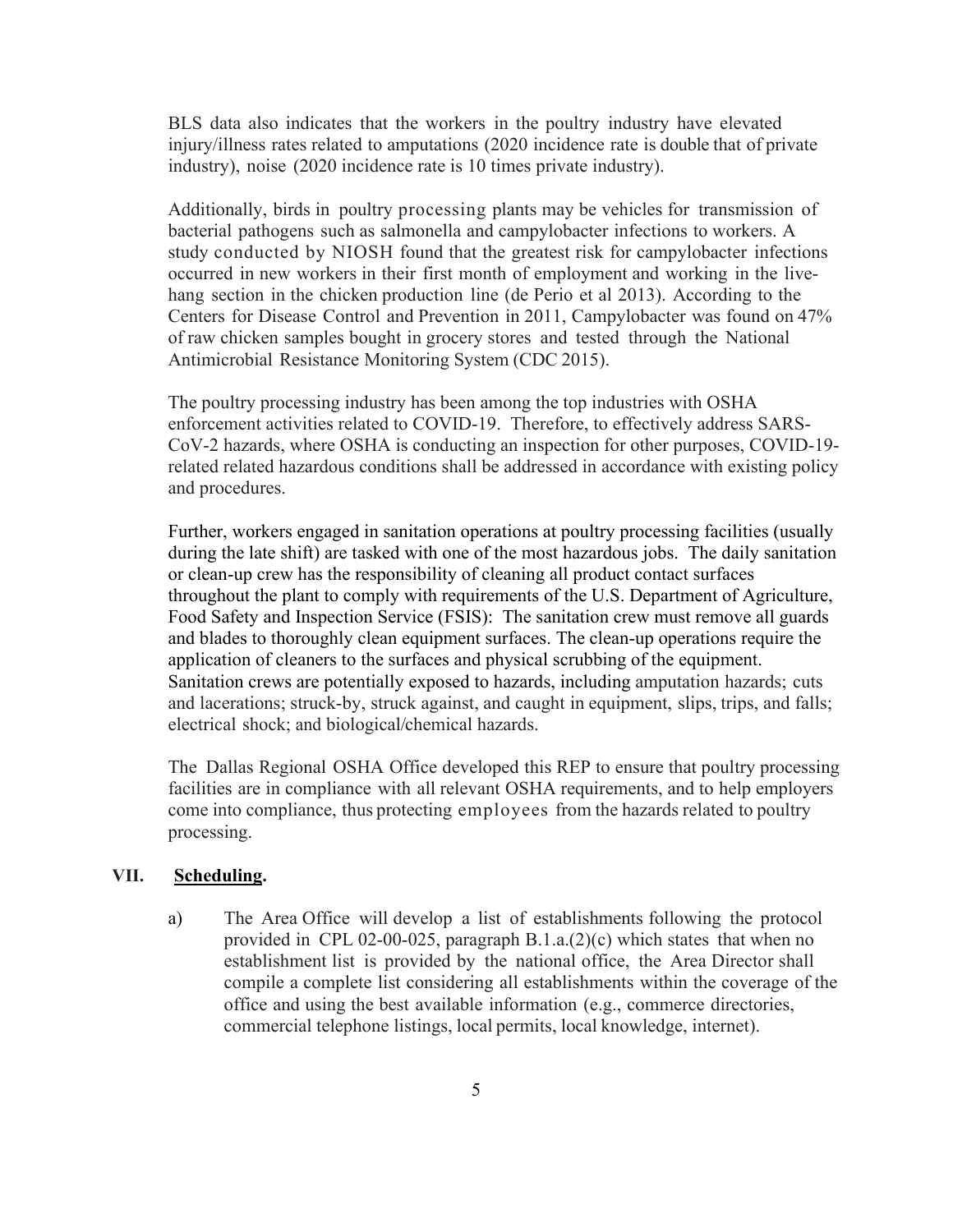- <span id="page-9-0"></span>b) Adjustments to the list for additions and deletions will follow guidelines in CPL 02-00-025, paragraph B.l.b.(l)(b)(6).
- c) After the establishment list for the Area Office has been adjusted as necessary, per paragraph b, establishments on the list shall be alphabetized and numbered consecutively beginning with the number one, skipping deletions. Using a random number method and following the guidelines in CPL 02-00-025, Appendix C, a Regional emphasis program inspection register shall be developed in the Area Office. Establishments will be selected in the order prescribed by the random numbers until the total of establishments selected equals the number of projected inspections for the year. The resulting list shall constitute the program inspection register.
- d) Establishments may be selected from the inspection register for inspection in any order that makes efficient use of available resources. If any establishment on the inspection register is documented to be unavailable for inspection, the next establishment according to the application of the random number table shall replace it on the inspection register.
- e) Since employees are subject to multiple hazards at worksites covered by the REP, at all inspections performed under this REP, injury and illness records, including the OSHA Form 300, OSHA Form 301 Injury and Illness Incident Report, first aid logs, and nursing logs for the past five years shall be reviewed for trends that may identify a common hazard at the workplace. Where injury and illness trends are identified to have occurred, the inspection may be expanded to address these hazards in accordance with the current Field Operations Manual (FOM). When additional technical assistance/support is needed to evaluate the specific hazards, a referral shall be made to the appropriate personnel to investigate the hazards.

#### **VIII. Inspection Procedures.**

- a) Any inspection activity performed under this emphasis program, either live-kill or further processing operations, will be conducted as partial safety and health inspections to include all processes involved in the facility operations, including sanitation operations, based on the procedures listed in FOM Chapter 3 (Inspection Procedures) and any relevant regional instructions.
- b) In accordance with the FOM, Chapter 9, Complaint and Referral Processing, Area offices will normally conduct an inspection for all complaints, formal or non-formal, which contain allegations of poultry processing hazards.
- c) If an employer refuses to allow the compliance officer to perform an inspection under this program to cover poultry processing operations, a warrant shall be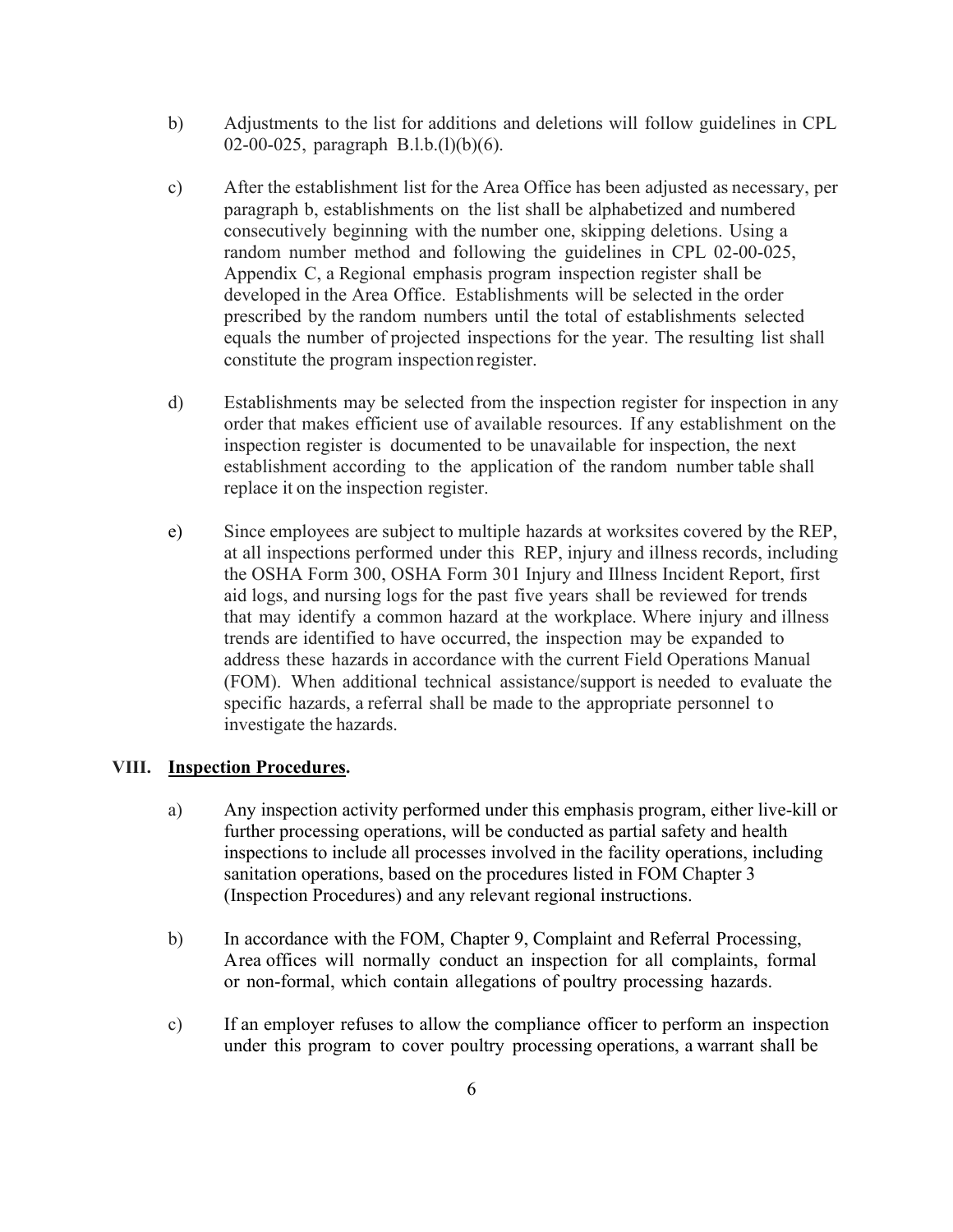- d) sought in accordance with procedures in the current FOM for handling such refusals. The CSHO shall advise the employer that the refusal will be reported to the Area Director or designee and that the agency may take further action, which may include obtaining legal process.
- e) Area Directors shall insure that compliance officers are sufficiently qualified / trained to conduct this type of inspection.
- f) NAICS 311615 poultry processing assignments will be generated through fatalities, accidents, complaints, referrals, and general industry schedule criteria. The assignments have priority based upon the schedule in FOM Chapter 2 (Program Planning, IV - Enforcement Program Scheduling).
- g) Compliance Safety and Health Officers (CSHOs) assigned to conduct an inspection under this emphasis program must:
	- Review the inspection history forthe specific site.
	- If the site has received a programmed, comprehensive safety or health inspection within the preceding three years, an expansion of an unprogrammed inspection under this emphasis program may not be required. The CSHO will review the inspection file for the earlier inspection and confer with the Area Office managers to determine if an un-programmed inspection is to be expanded in accordance with the current FOM. The history of the prior programmed inspection must be documented in the OSHA-1 Narrative for the current inspection.
	- If the site has received a comprehensive inspection within the past three years and all required elements were addressed in that inspection, the CSHO will conduct the assigned un-programmed inspection, but will not expand the current inspection unless guidance in the current FOM demonstrate the need to expand. Considerations for expanding the current inspection must be discussed with and approved by Area Office management. The history of the prior un-programmed inspection must be documented in the inspection narrative for the current inspection.
	- Expansion. Since employees are subject to multiple hazards at worksites covered by the REP, the CSHO shall review the injury and illness records, including but not limited to OSHA Form 300, OSHA Form 301 Injury and Illness Incident Report, first aid logs, and nursing logs for the past five years for trends that may identify a common hazard at the workplace. Where injury and illness trends are identified to have occurred and subject to paragraphs above, the inspection may be expanded or referred. Prior to expanding the inspection or initiating a referral, the CSHO will contact the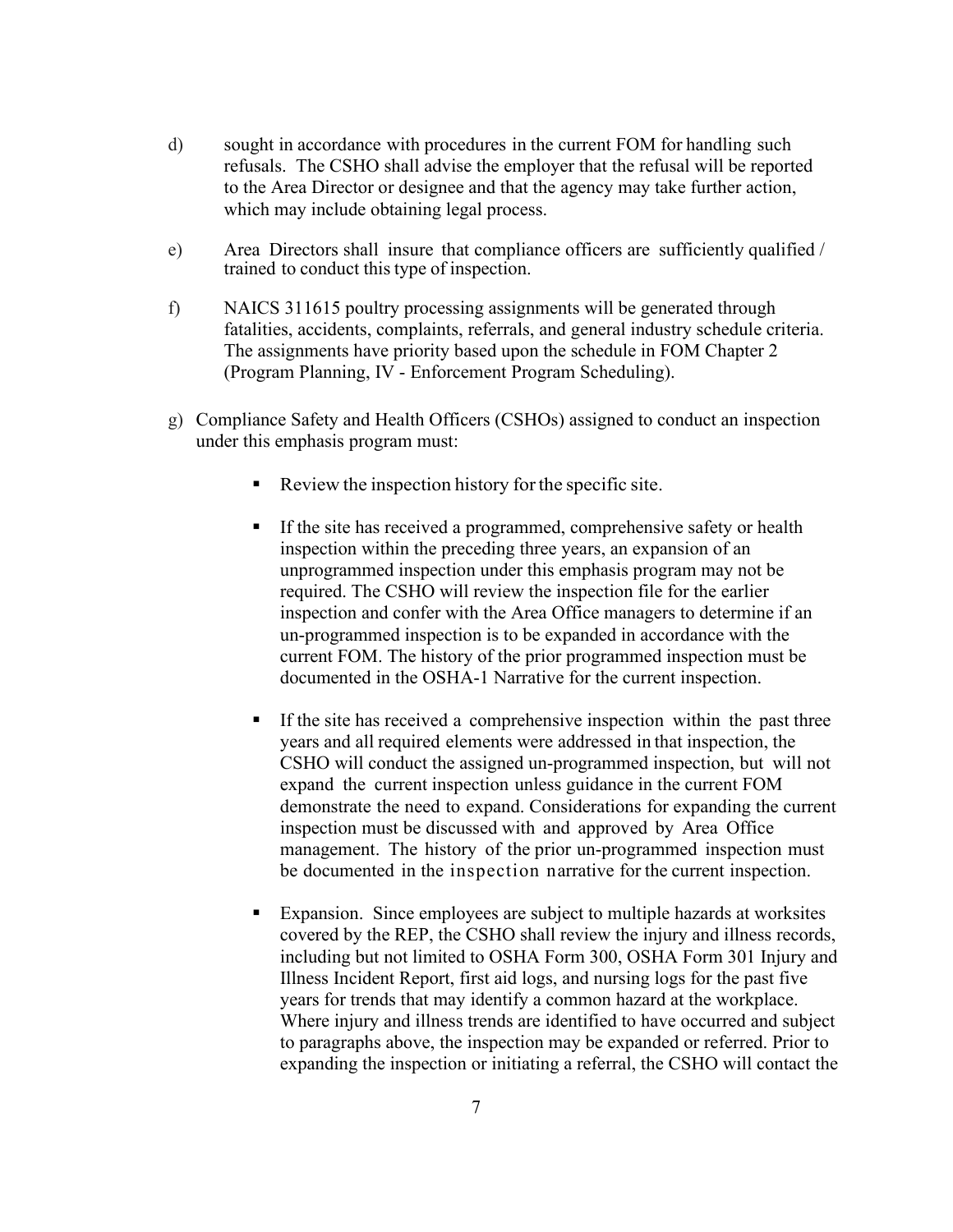area office to discuss the appropriate option.

- For all inspections under this directive, the compliance officer will bring a copy of the 2015 USDA FSIS/DOL OSHA worker safety poster and accompanying joint letter and provide these to the facility. FSIS and OSHA have been working together to assist the poultry industry in protecting the safety and health of poultry workers. In accordance with new poultry inspection rules, the FSIS and OSHA jointly developed a new worker safety poster, in English and Spanish. The new FSIS rules require that the poster be displayed in a conspicuous place or places in poultry plants where notices to employees are customarily displayed. The CSHO will determine if the poultry processing establishment is required to provide an attestation of working conditions to OSHA. For those establishments that are required to provide an attestation the CSHO will review the attestations.
- **CSHOs assigned** to conduct site inspections under this REP will familiarize themselves with the following documents as appropriate:
- CPL 02-00-147 The Control of Hazardous Energy- Enforcement Policy and Inspection Procedures.
- CPL 02-00-135 -Recordkeeping Policies and Procedures.
- CPL 02-02-072 Rules of Agency Practice and Procedure Concerning OSHA Access to Employee Medical Records.
- CPL 02-00-100 Application of the Permit- Required Confined Spaces (PRCS) Standard, 29 CFR I 910.146.
- CPL 03-00-021 PSM Covered Chemical Facilities National Emphasis Program.
- CPL 02-02-045 Process Safety Management of Highly Hazardous Chemicals - Compliance Guidelines and Enforcement Procedures.
- CPL 02-02-079 Inspection Procedures for Hazard Communication Standard (HCS 2012).
- CPL 02-02-074 Inspection Procedures for the Chromium (VI) Standards.
- CPL 02-02-076 -NEP: Hexavalent Chromium.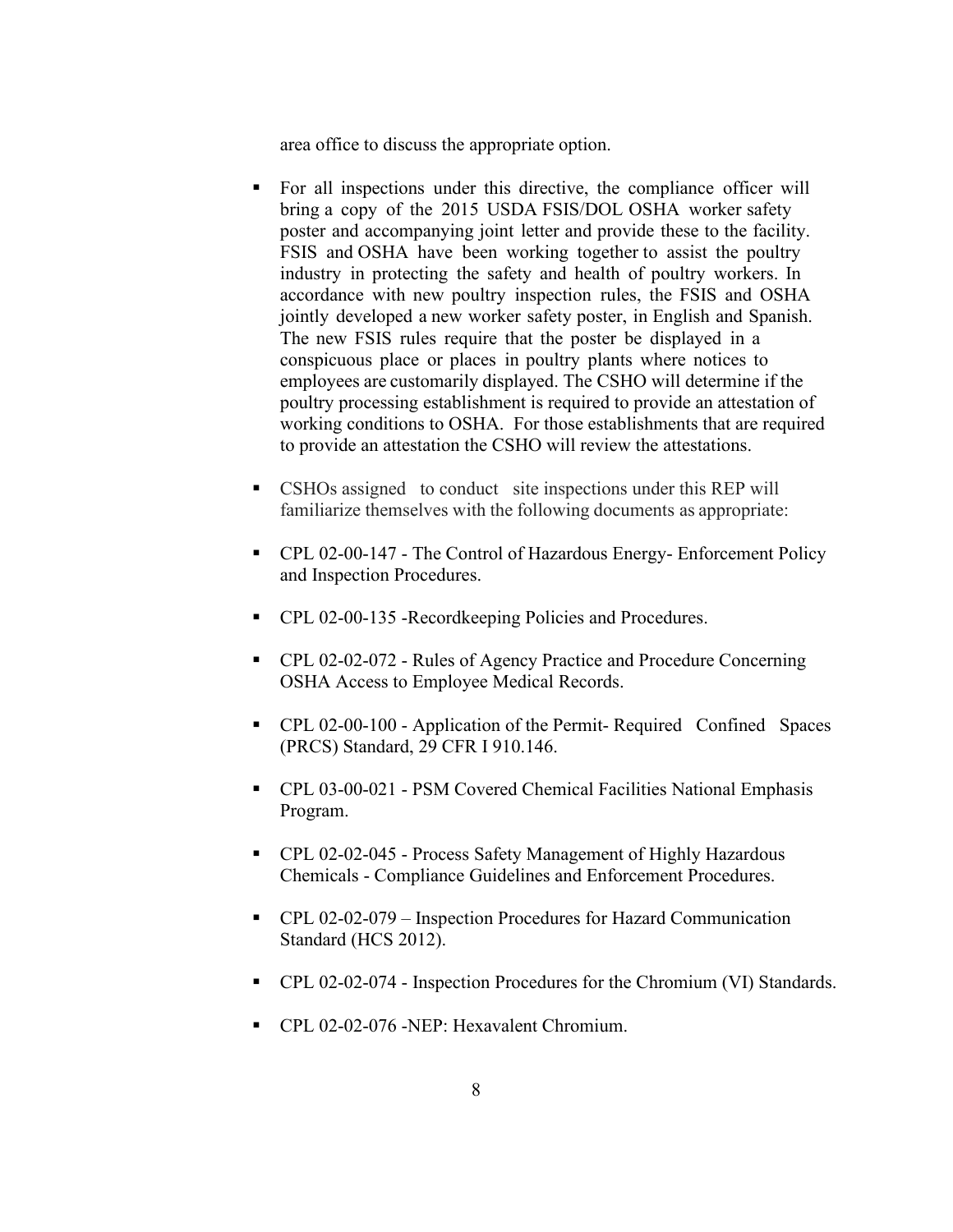- $\blacksquare$  CPL 02-02-035 29 CFR 1910.95(b)(1), Guidelines for Noise Enforcement; Appendix A
- CPL 02-02-069 Enforcement Procedures for Occupational Exposure to Bloodborne Pathogens.
- CPL 03-00-008 NEP: Combustible Dust Explosion Prevention Program.
- CPL 02-01-050 29 CFR Part 1910, Subpart I, Enforcement Guidance for Personal Protective Equipment in General Industry.
- OSHA's safety and health topics webpage, Poultry Processing.
- OSHA Publication, Guidelines: Prevention of Musculoskeletal Injuries in Poultry Processing, OSHA 3213-12R 2013. <https://www.osha.gov/Publications/OSHA3213.pdf>
- h) CSHOs will evaluate the following safety and health program elements and issues during all compliance inspections conducted at NAICS 311615 sites under this REP. The compliance inspections cover all portions of the employer's operations at the site.

#### **OSHA Recordkeeping.**

Federal studies of previous OSHA Data Initiative statistics have identified instances of under-reporting of OSHA recordable cases by employers in high hazard industries including employers in the food manufacturing industry sub-sector. During each inspection conducted under this REP, CSHOs will evaluate the employer's recordkeeping process by completing the following:

- Evaluate the employer's protocols for medical treatment and review and evaluate the site's OSHA 300 and 300A forms for the preceding three calendar years and the OSHA 300 for the current year per the requirements of 29 CFR Part 1904 - Recording and Reporting Occupational Injuries and Illnesses and CPL 02-00-135 - Recordkeeping Policies and Procedures. Also, CSHOs are expected to review any workers' compensation records and records of first-aid for injuries or illnesses in the workplace. Discuss any apparent discrepancies with the employer's OSHA 300 and/or first-aid log with the record keeper or the appropriate member of management.
	- Record the data from each OSHA 300 and 300A forms for entry in the inspection record.
	- **During interviews with facility and FSIS employees, question** employees regarding work-related injuries they have had and/or their knowledge of work-related injuries or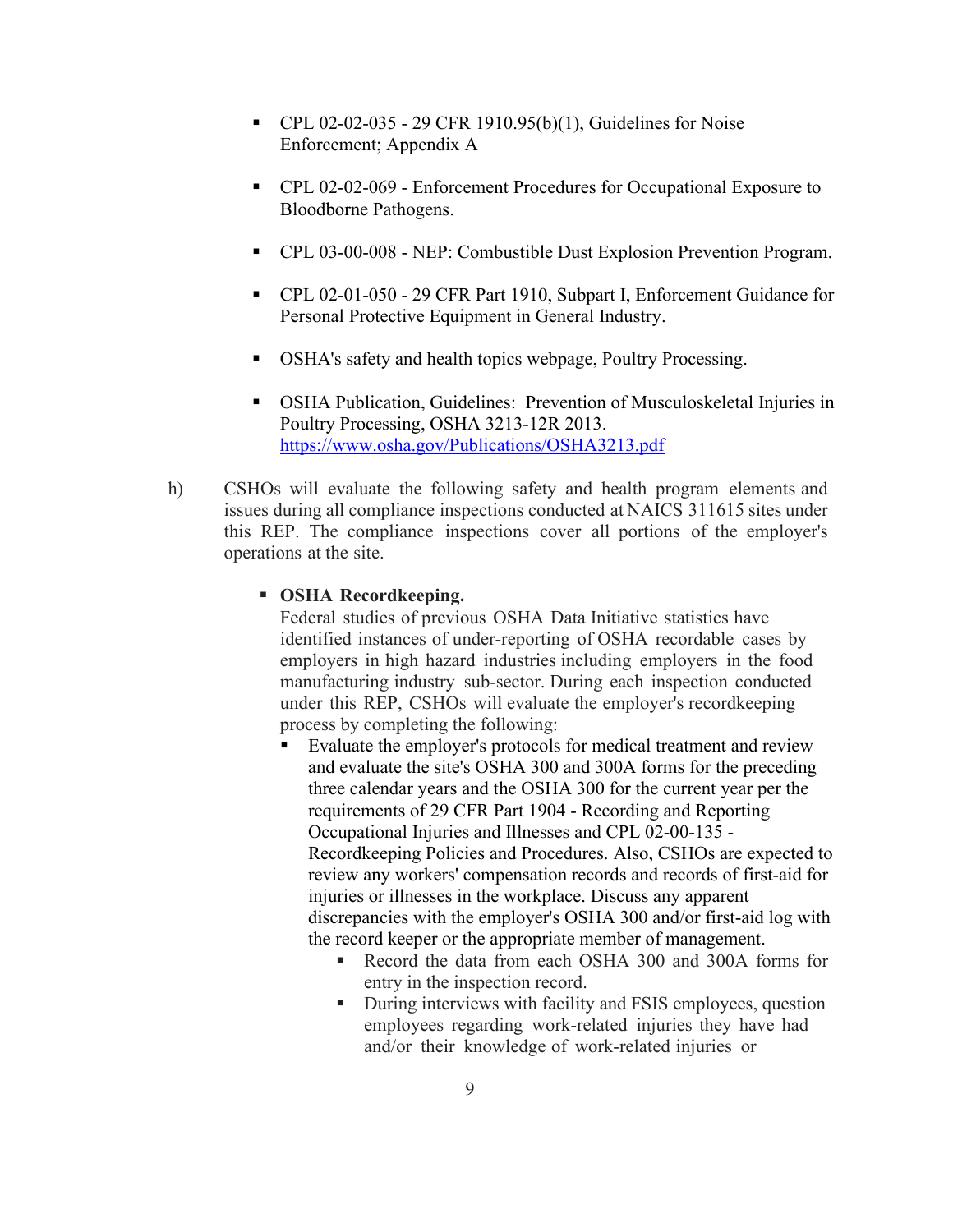illnesses involving other employees within the past three [3] calendar years. Where the incidents appear to meet the OSHA record ability criteria, determine if the incidents are properly recorded on the appropriate OSHA 300 log. Discuss any apparent discrepancies with the employer's OSHA 300 record keeper or the appropriate member of management. In cases where language barriers exist, either bilingual compliance staff or translation services will be utilized.

### **Medical Records.**

CSHOs must evaluate all pertinent and available records of injuries and illnesses, including first aid logs, to identify circumstances of under-recording. Conditions that trigger "first aid" actually represent real, easily definable musculoskeletal injuries that should have been recorded. Assistance from the Office of Occupational Medicine may be requested through Regional Enforcement Programs to assist in the inspection. During the evaluation of the employer's OSHA recordkeeping or ergonomics program, it also may be necessary for CSHOs to access and obtain copies of employees' medical records. CSHOs will obtain a Medical Access Order (MAO) as necessary. Medical records are deemed confidential documents and regulated by the US Health and Human Services Standards for the Privacy of Individual Identifiable Health Information (HIPAA). 45 CFR 164.512(b)(l)(V) states that an employer (or its health care provider) can disclose and use confidential employee health information when conducting or evaluating workplace medical surveillance; to evaluate whether an employee has a work-related illness or injury; or to comply with OSHA requirements under 29 CPR, Parts 1904 through 1928; 30 CFR, Parts 50 through 90; or under state law having a similar purpose.

- Medical records, as defined in the FOM definitions, must be obtained, and maintained in accordance with the requirements of FOM Chapters 3, 13, and 15. CSHOs are reminded that all copies of employees' medical records obtained from employers or other sources are to be separated, coded, and maintained in accordance with FOM Chapters 13 and 15.
- Additional guidance is available in CPL 02-02-072 Rules of Agency Practice and Procedure Concerning OSHA Access to Employee Medical Records.

#### **Ergonomics.**

Many production processes at NAICS 311615 sites require the performance of repeated and sustained manual handling and manual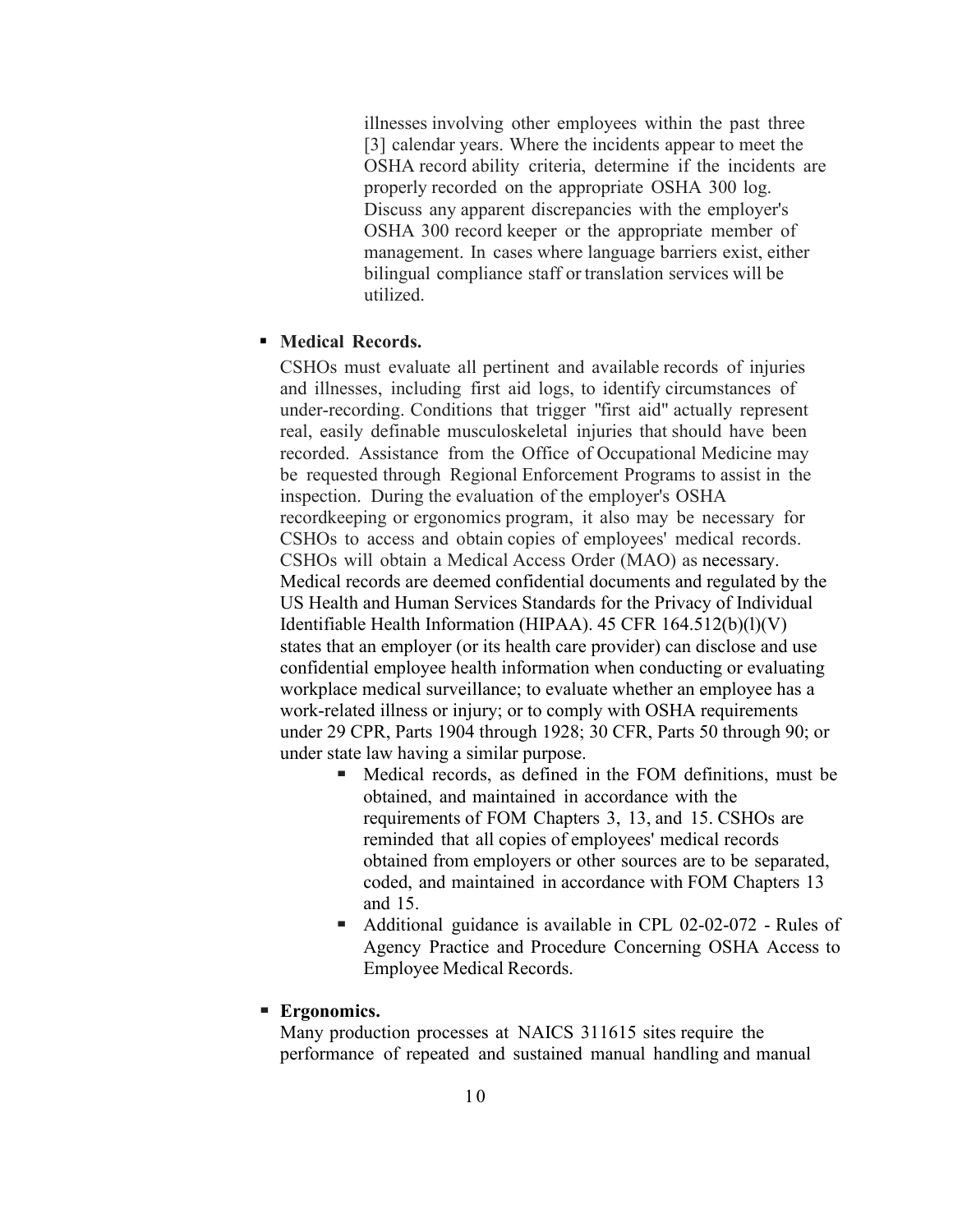exertion work tasks. CSHOs will evaluate the employer's policies, procedures, and work practices to determine if they effectively eliminate and control ergonomic risk factors. CSHOs will review the employer's OSHA 300 logs, first aid logs, other health care provider records, workers compensation records, and conduct interview with workers in jobs with repetitive lifting or hand/wrist/elbow/shoulder motions such as deboning, picking, packing, etc., to identify musculoskeletal disorders (MSDs) such as repetitive motion injuries, cumulative trauma disorders, etc., and to determine preventative practices and medical management of these disorders. CSHOs will follow OSHA policies and procedures when assessing ergonomic hazards.

#### **Process Safety Management.**

NAICS 311615 sites with large refrigeration or freezer processes are likely to have hazardous chemical products in sufficient quantities to place them under the scope of 29 CFR 1910.119 - Process Safety Management of Highly Hazardous Chemicals. The two products most likely to be found in amounts above the threshold quantity (TQ) at these sites are anhydrous ammonia (10,000 lbs. TQ) used for refrigeration and chlorine (1,500 lbs. TQ) used for water treatment.

- CSHOs shall interview the appropriate management representative to determine:
	- If any process at the site uses hazardous chemicals at or above the threshold quantities listed in Appendix A of 29 CFR 1910.119.
	- If any process at the site uses a flammable liquid with a flashpoint below 100 °F, as determined in accordance with Appendix B to 29 CFR 1910.1200, *Physical Hazard Criteria*, paragraph B.6.3, or a Category 1 flammable gas, as defined in accordance with Appendix B to 29 CFR 1910.1200, in quantities of 10,000 pounds or greater (excluding the quantity maintained in an atmospheric storage tank).
	- If the results of the screening interview indicate that highly hazardous chemicals listed in 29 CFR 1910.119 are present at or above the threshold quantity or if a flammable liquid or gas is present in a quantity at or above 10,000 pounds, CSHOs will determine if the employer has developed and implemented a process safety management program.
	- If CSHOs confirm or suspect a site may be covered by 29 CFR 1910.119, they will consult with their Area Office management team regarding a referral for a process safety management inspection of the site.
	- If CSHOs have any questions regarding 29 CFR 1910.119, they should contact Area Office managers.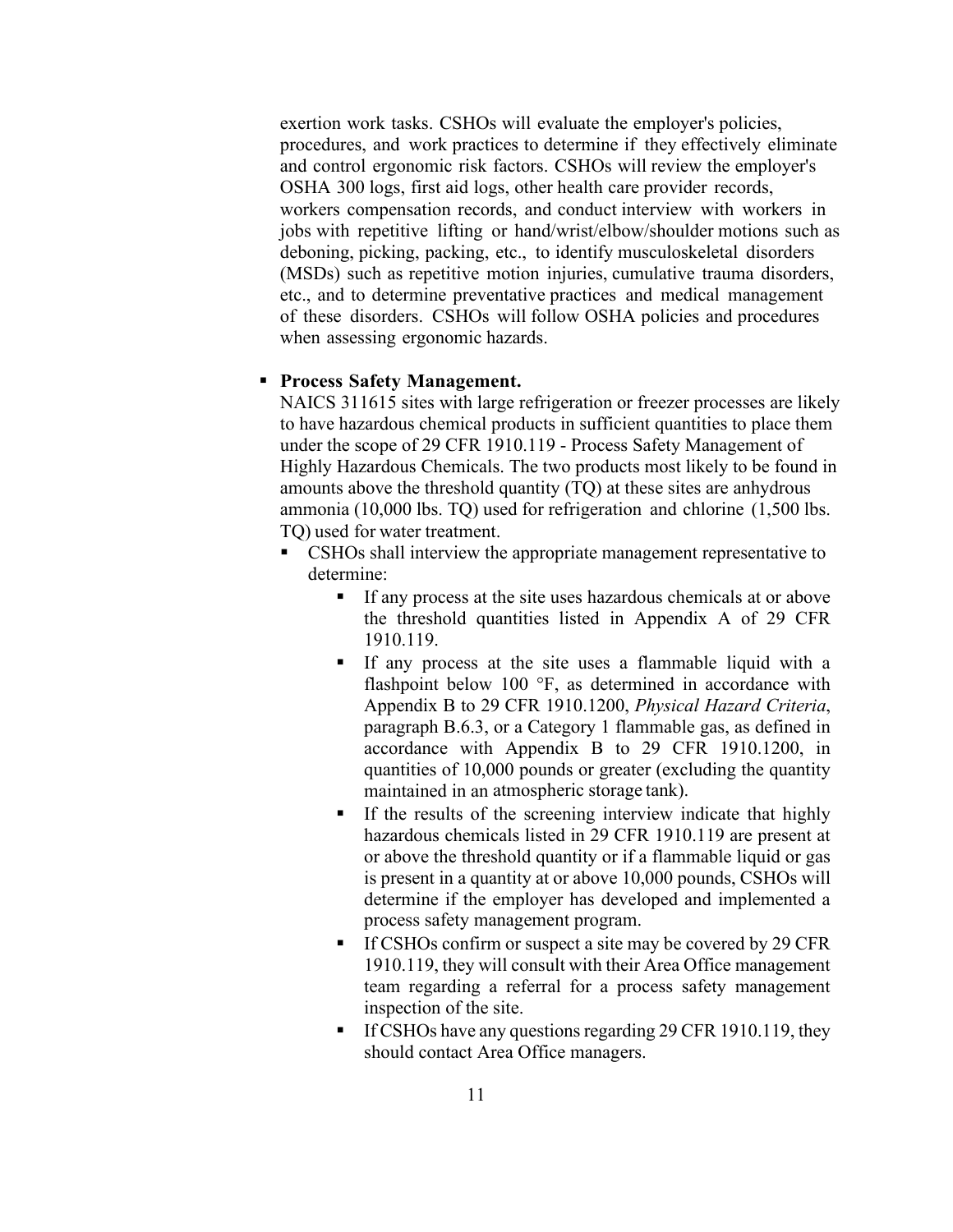### **Hazard Communication.**

CSHOs will evaluate the employer's use of chemicals in the work environment for compliance with 29 CFR 1910.1200 - Hazard Communication. CSHOs will use CPL 02-02- 079, Inspection Procedures for the Hazard Communication Standard (HCS 2012), as guidance. CSHOs will determine compliance with OSHA's HCS requirements for safety data sheets (SDSs), labeling and worker training.

- **Machine Guarding/Lockout-Tagout (Control of Hazardous Energy).** Employee contact with or entrapment in moving machine parts have resulted in serious injuries, including deaths at several NAICS 311615 sites. CSHOs will:
	- Evaluate the employer's process for the inspection and evaluation of new and/or rebuilt machinery to identify and correct hazards before the machinery is released for routine operation in accordance with 29 CFR 1910.147 and OSHA CPL 02-00-147. The control of Hazardous Energy - Enforcement Policy and Inspection.
	- Evaluate the employer's process for preventative maintenance/periodic self-inspection of production, facility, and shop machinery to identify and correct hazards.
	- Evaluate the employer's control of hazardous energy during machine setup, maintenance, and repair activities for compliance with the requirements of 29 CFR 1910.147 - Control of Hazardous Energy.
	- Conduct a walk-through inspection of the employer's site to evaluate the adequate guarding of machinery hazards. The inspection should include any shift where operations and tasks may expose workers to unguarded equipment, all production areas, equipment rooms and any maintenance or fabrication shops. This inspection should include, but not be limited to:
	- Conveyors; Cone-Lines; and product moving equipment, such as shackles.
	- Points-of-operation guarding, including in-running nippoints, cutters, shears, saws, presses, lathes, etc.
	- Mechanical transmission devices: gears, shafts, pulleys, and belts, etc.
	- Robotic equipment.

# **Biological Hazards.**

Because biological hazards are widespread in this industry, CSHOs will assess incidence and controls of biological hazards such as, but not limited to, campylobacter, psittacosis, histoplasmosis, and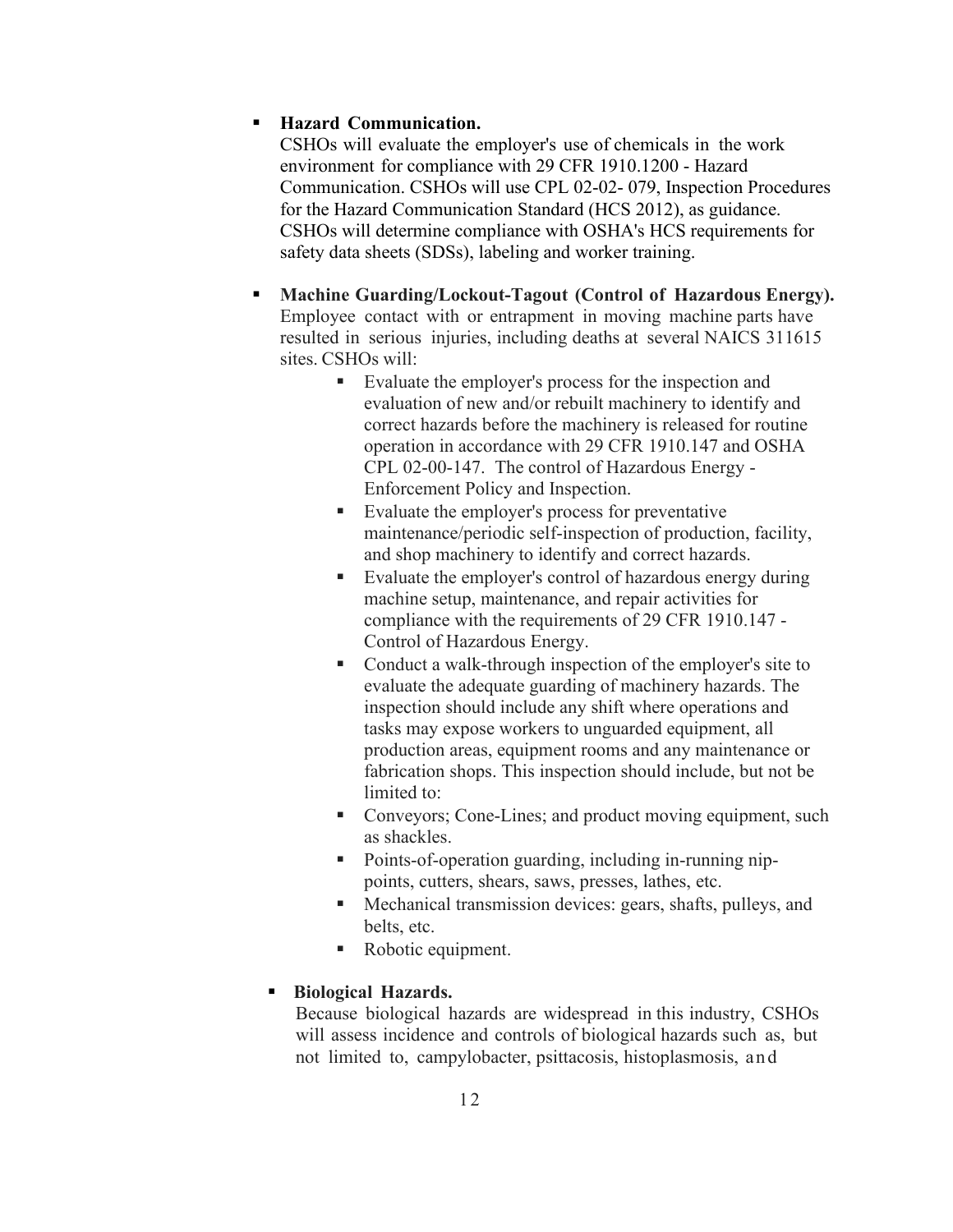<span id="page-16-0"></span>SARS-CoV-2 (COVID-19) virus through review of medical and first aid logs and through employee interviews.

- Additional guidance is available in CPL 02-01-050 29 CFR Part 1910, Subpart I, Enforcement Guidance for Personal Protective Equipment in General Industry.
- Observe worker hygiene practices and facility housekeeping measures, and review employer's compliance with the sanitation requirements of 29 CFR  $1910.141(b)(1)(iii)$  if drinking water is provided for employees near any live-hang areas.
- **Occupational Noise Hazards.**

CSHOs will evaluate noise levels in the work environment for compliance with 29 CFR 1910.95 - Occupational Noise Exposure. CSHOs may use CPL 02-02- 035, 29 CFR 1910.95(b)(1), Guidelines for Noise Enforcement; Appendix A, as guidance. Spot check measurements with a noise level meter and/or personal full-shift noise dosimetry shall be conducted to represent the personal exposure of the employee.

# **IX. Recording in OIS.**

Current instructions for completing Inspection, Complaint, Fatality, and Referral Forms shall be applied when recording inspections under this REP.

- a) The Inspection Report for any inspection expanded or scheduled under this REP shall be marked as **"POULTRY6"**under local emphasis.
- b) The Un-programmed Activity (UPA) / Fatality for any accident-related poultry processing hazards shall be marked as **"POULTRY6"** in the appropriate field.
- c) The UPA/Complaint for any complaint related poultry processing hazards shall be marked as **"POULTRY6"** in the appropriate field.
- d) The UPA/Referral for any referral related poultry processing hazards shall be marked as **"POULTRY6"** in the appropriate field.
- e) All other applicable OIS codes shall be applied, as appropriate.

# **X. Evaluation.**

The Regional office will evaluate the impact of the REP at the midpoint of the program as well as at the expiration. Information and data from OIS along with input from the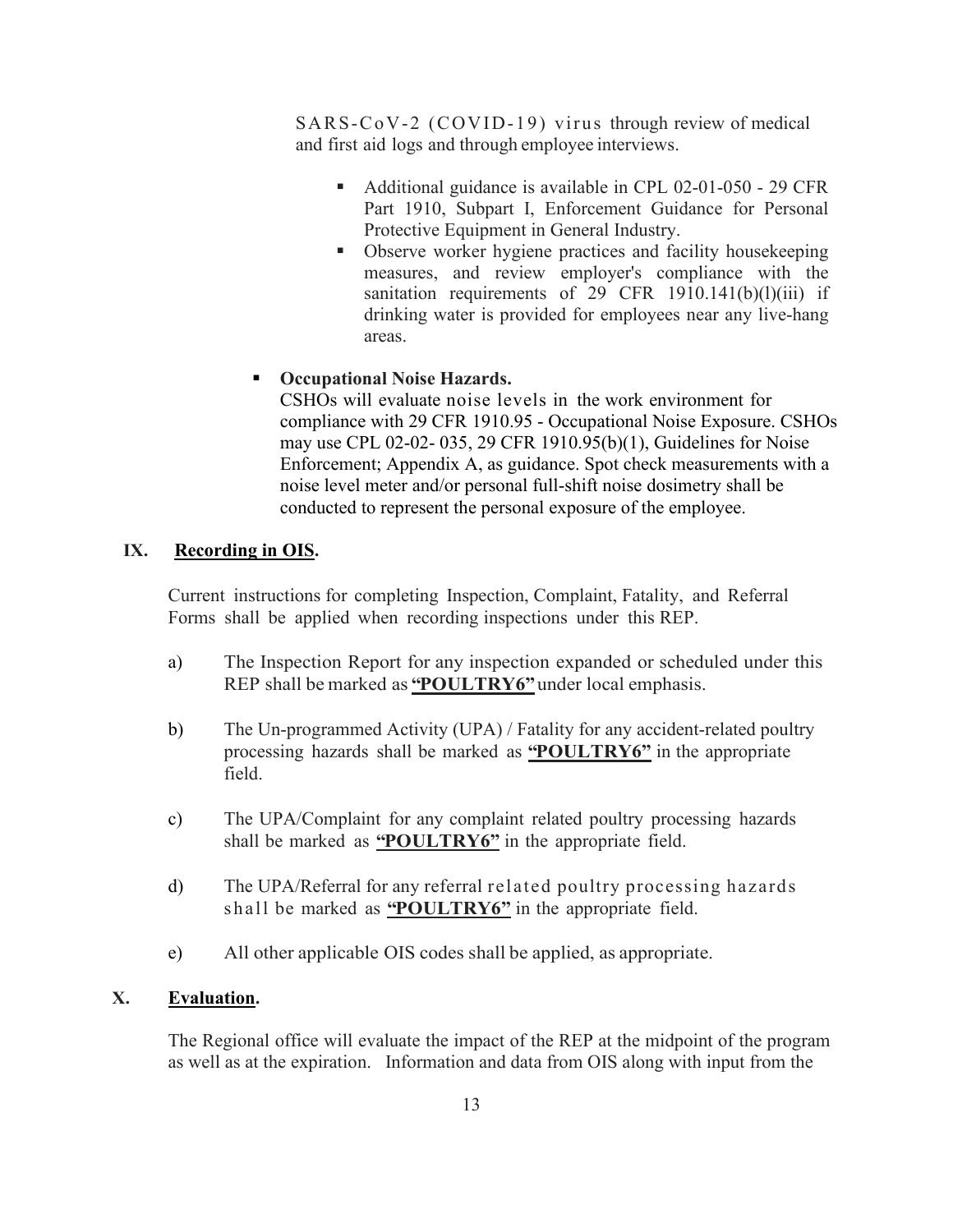<span id="page-17-0"></span>Area Directors will be used in program reports. In addition, the following factors should also be included.

- a) The number of inspections where poultry processing hazards were evaluated and total number and percent violations that are serious, willful, or repeat.
- b) The number of serious or other-than-serious violations for the following hazards:
	- 1. Ergonomics
	- 2. PSM
	- 3. Recordkeeping or medical records
	- 4. Lockout/Tagout
	- 5. Machine guarding
	- 6. Electrical
	- 7. Confined space
	- 8. Hexavalent chromium
	- 9. Hazard Communication
	- 10. PPE
	- 11. Occupation noise
- c) The number of hazard alert letters (EHAL) issued for ergonomic conditions.
- d) Annual number of poultry processing fatalities, hospitalizations, amputations, and serious incidents.
- e) The number of un-programmed activities concerning poultry processing conducted annually.
- f) The number of employees covered during enforcement and outreach activities.
- g) Narrative that describes the impact outreach activities may have had for employers and employees.
- h) Abatement measures implemented, if novel and innovative.

# **XI. Outreach.**

Outreach efforts by area offices should be coordinated with or include the consultation program for that area. The method of outreach is at the Area Director's discretion and can consist of one or more of the following components.

#### **Enhancing Compliance Assistance and Outreach Activities**

Each Area Director will develop an outreach plan and programs that will support their enforcement efforts, by working with compliance assistance specialists (CAS) and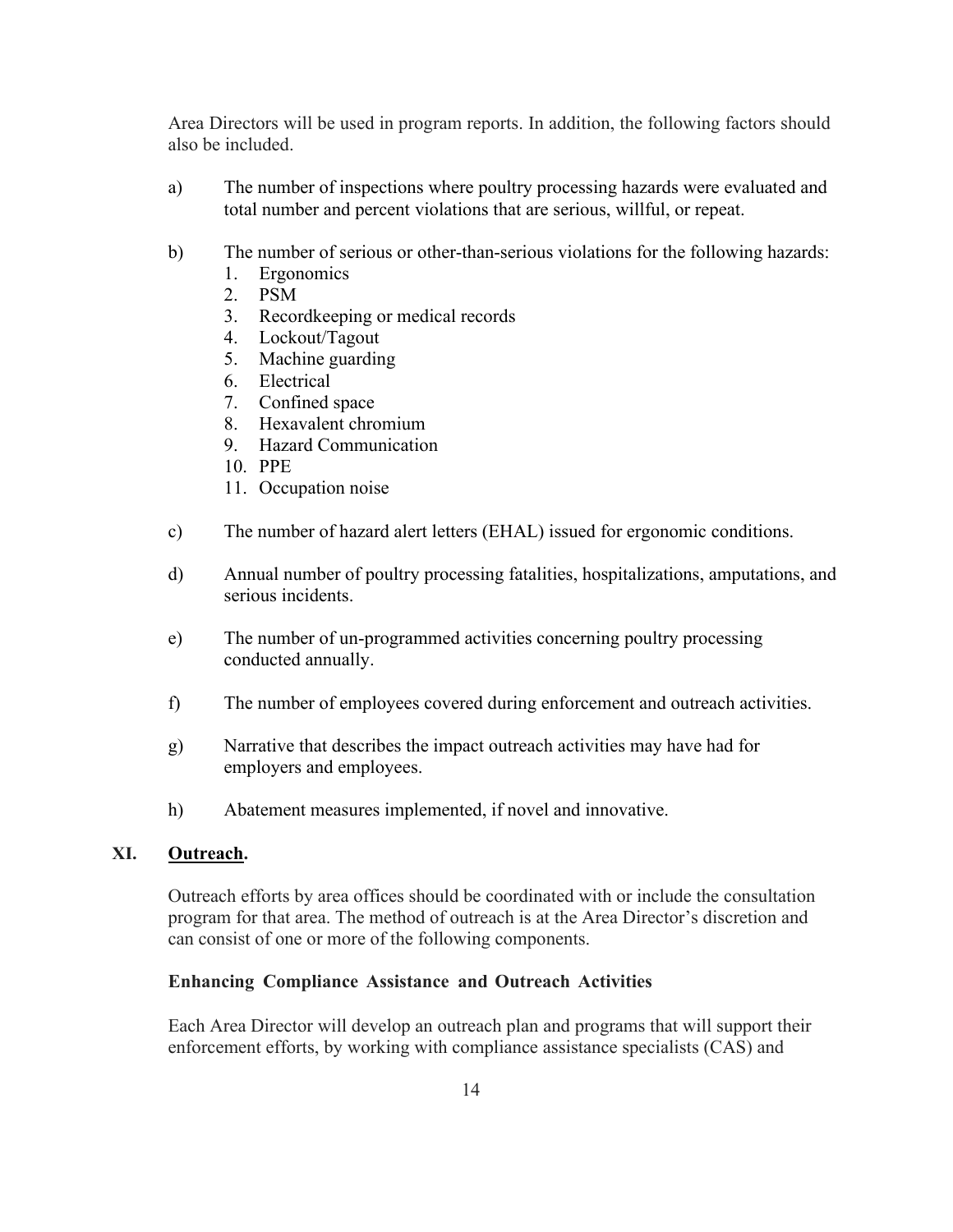regional labor liaison, when available, to suggest relevant outreach materials and targeted audiences, provide guidance for how to best implement current and new outreach activities, and continue successful outreach strategies implemented in the past and/or currently being implemented.

Outreach activities will utilize OSHA's already established compliance assistance workshops, tools, and resources, as well as other mediums, such as news releases, information packets, seminars, etc. In order to maximize and expand the scope, reach and effectiveness of outreach efforts, each Area Office should determine relationships to be established with local organizations, interested parties, stakeholders, and community groups, as well as foster already existing relationships. Emphasis will be placed on reaching out to organizations such as Consulates, faith based and community groups to assist in reaching limited English proficiency workers.

The Area Office should consider having these stakeholders participate in training, assist in the dissemination of information from this REP, and participate in any other outreach activity where their participation would benefit the program. Stakeholders may include actual physical processing facilities, manufacturers' representatives, industry periodical publishers, safety and health consultants, insurance companies, local and national associations, safety councils, and unions.

The method of outreach is at the Area Director's discretion. A detailed description of outreach activities will be included in each Area Offices' Regional Instruction o f LEPs/REPs, as well as in their subsequent evaluations. Below are examples for outreach activities and other compliance assistance to be incorporated into LEP/REP procedures.

#### **Outreach to Industry, Workers and other Stakeholders**

Outreach activities may include, but are not limited to:

- Encourage employers to utilize OSHA's free on-site consultation programs and provide educational and compliance assistance information relevant to the industry, along with other applicable outreach materials to appropriate stakeholders.
- Inform employers and other stakeholders that many new resources exist in many languages on hazard identification and prevention.
- Upon establishing a list of affected worksites, provide a letter to inform industry, employees, government, and other stakeholders of hazards associated with that particular industry, and inform employers of your outreach and targeting plan prior to commencement of inspection activities. Furthermore, inform employers and workers of educational resources, such as these listed below, that give them information on potential hazards and how to prevent them:
- OSHA and USDA poster for poultry workers' rights, Protect Your Health –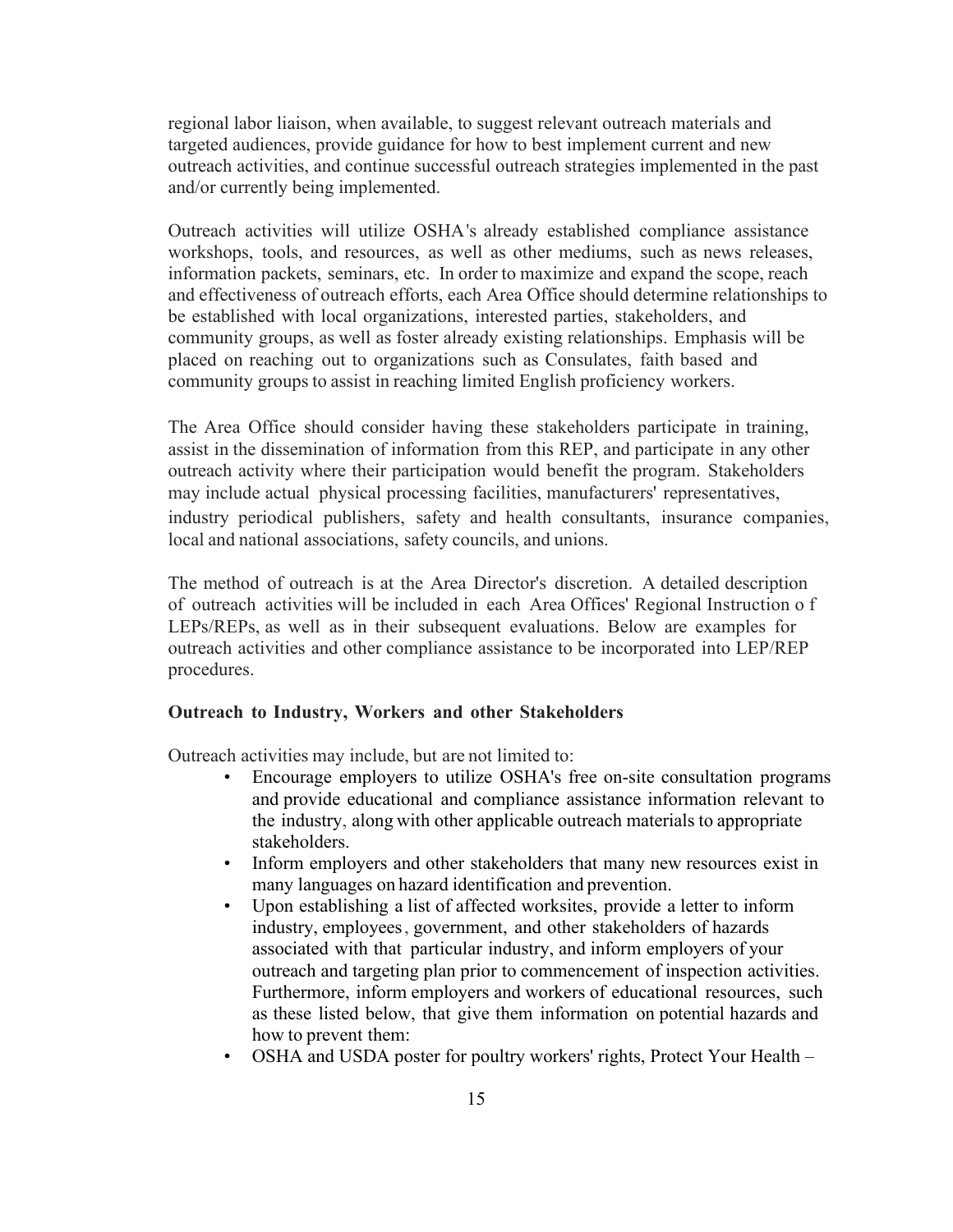Report Your Injuries and Illnesses. OSHA 3769-02 2015. <https://www.osha.gov/Publications/OSHA3769.pdf>

- OSHA's safety and health topics webpage, Poultry Processing.
- [https://www.oshagov/SLTC/poultryprocessing/index .html](https://www.oshagov/SLTC/poultryprocessing/index%20.html)
- OSHA Publication, Guidelines: Prevention of Musculoskeletal Injuries in Poultry Processing, OSHA 3213-12R 2013. <https://www.osha.gov/Publications/OSHA3213.pdf> CDC webpage, How does food or water get contaminated with Campylobacter? <https://www.cdc.gov/campylobacter/faq.html>
- Distribute worker protection training, information, and materials to specific groups, appropriate to the industry.

### **Utilization ofExisting OSHA resources and Outreach Tools**

- Conduct targeted training sessions for employers on the recognition, prevention, and abatement of safety and health hazards in the workplaces. Provide information to workers on regarding workers' rights, job hazards, employer responsibilities, and how to file complaints.
- Conduct stakeholder meetings and disseminate information through speeches, training sessions and Area Office newsletters.

### **Leveraging of Community Knowledge and Local Institutions**

- Outreach will be tailored to the poultry industry and the communities of workers and stakeholders. Therefore, outreach programs with employers and trade associations, unions, professional associations, advocacy groups, community and faith-based organizations and others, will be in conjunction with local resources, knowledge, and relationships to involve employee and management stakeholders in the identification and elimination of worksite hazards.
- State Consultation Programs should be encouraged to participate in local outreach efforts performed by Area Offices.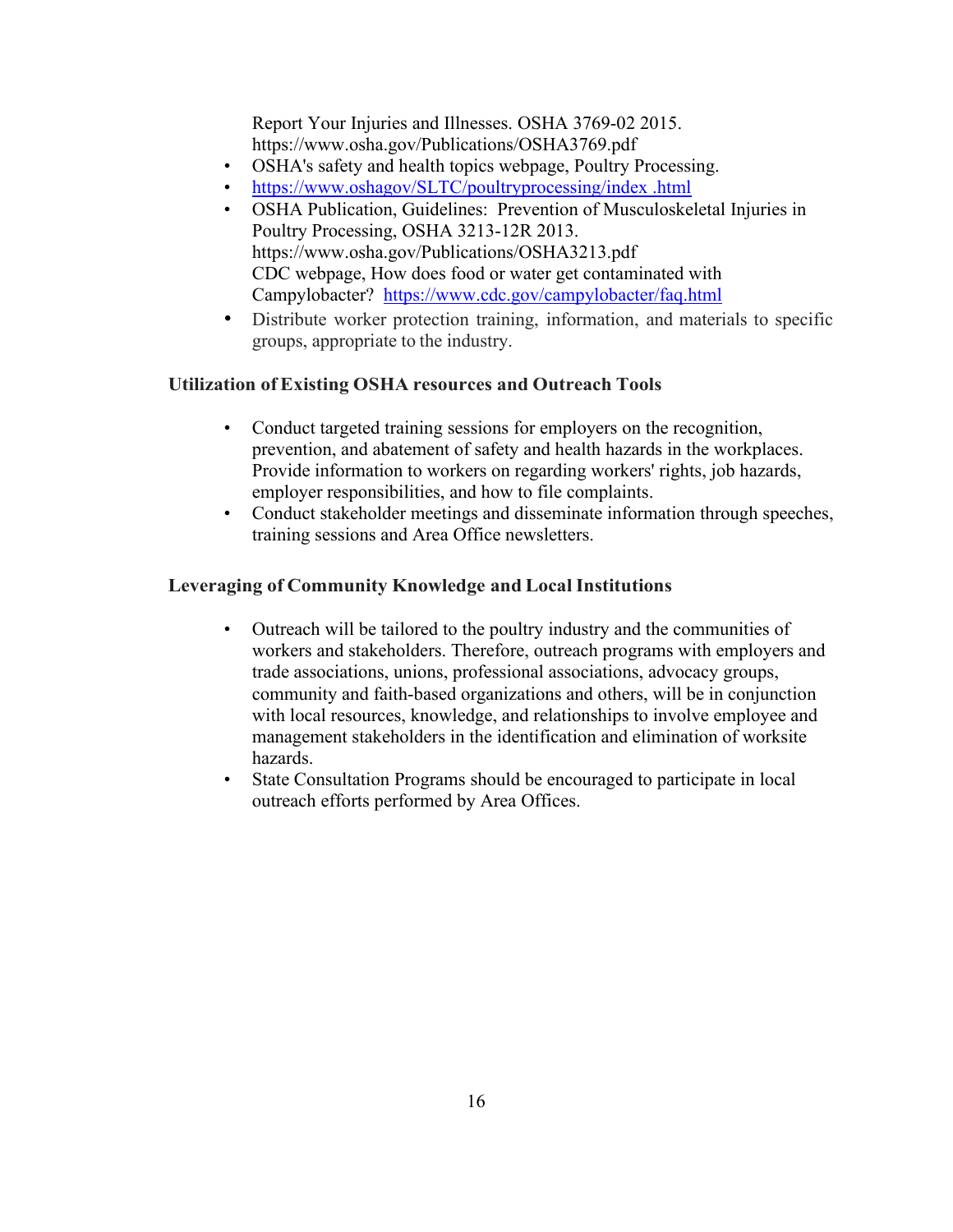#### **APPENDIX A**

<span id="page-20-0"></span>Date

Company Name Address

Dear Stakeholder:

The United States Department of Labor/Occupational Safety and Health Administration (OSHA), Region VI, has developed a local outreach, education, prevention, and inspection program pertaining to employers who may have poultry processing facilities, located in Arkansas, Louisiana, Oklahoma, Texas, and New Mexico. We will be conducting outreach efforts to employers to raise awareness of the hazards related to poultry processing operations. We are writing to invite you to participate in our future outreach efforts and to begin evaluating your workplaces to identify and remove hazards.

The intent of this emphasis program is to encourage employers to take steps to address and correct these hazards in poultry processing facilities thereby reducing potential injuries, illnesses, and death to their workers. Hazards associated with poultry processing operations include, ergonomics, Process Safety Management (PSM), lockout-tagout, machine guarding, electrical, walking/working surfaces, chemical hazards, biological hazards, and confined-space, among others. OSHA in Region VI proposes to accomplish this through outreach and enforcement activities. Outreach activities will include letters to employers; training sessions; electronic information sharing activities; public service announcements and other outreach with stakeholders. Enforcement activities will begin not sooner than three months after outreach begins and will include, but not be limited to, the on-site inspection and review of production operations; working conditions; records; safety and health programs; chemical handling and use; and process safety management systems to identify and obtain corrections of workplace hazards at all applicable inspections. A comprehensive recordkeeping review will also be conducted, which includes an extensive evaluation of the employer's protocols for medical treatment to ensure all cases are appropriately recorded in the site OSHA-300 injury and illness log.

Small employers may contact the On-Site (State) Consultation Program for a free confidential safety and health consultative visit. The consultation program, funded primarily by federal OSHA, provides safety and health consultative services to help employers establish and maintain a safe workplace by coming into compliance with OSHA's regulations. Although the consultants' findings are confidential, employers are required to correct any serious hazards they observe on their visit. Information related to the On-Site Consultation Program may be found at the OSHA website, [www.OSHA.gov.](http://www.osha.gov/)

The mission of OSHA is to ensure that working men and women arrive home safe each night from their place of employment. Together, we can accomplish this task. OSHA shares each employer's goal of reducing occupational injuries and illnesses to the maximum extent practical.